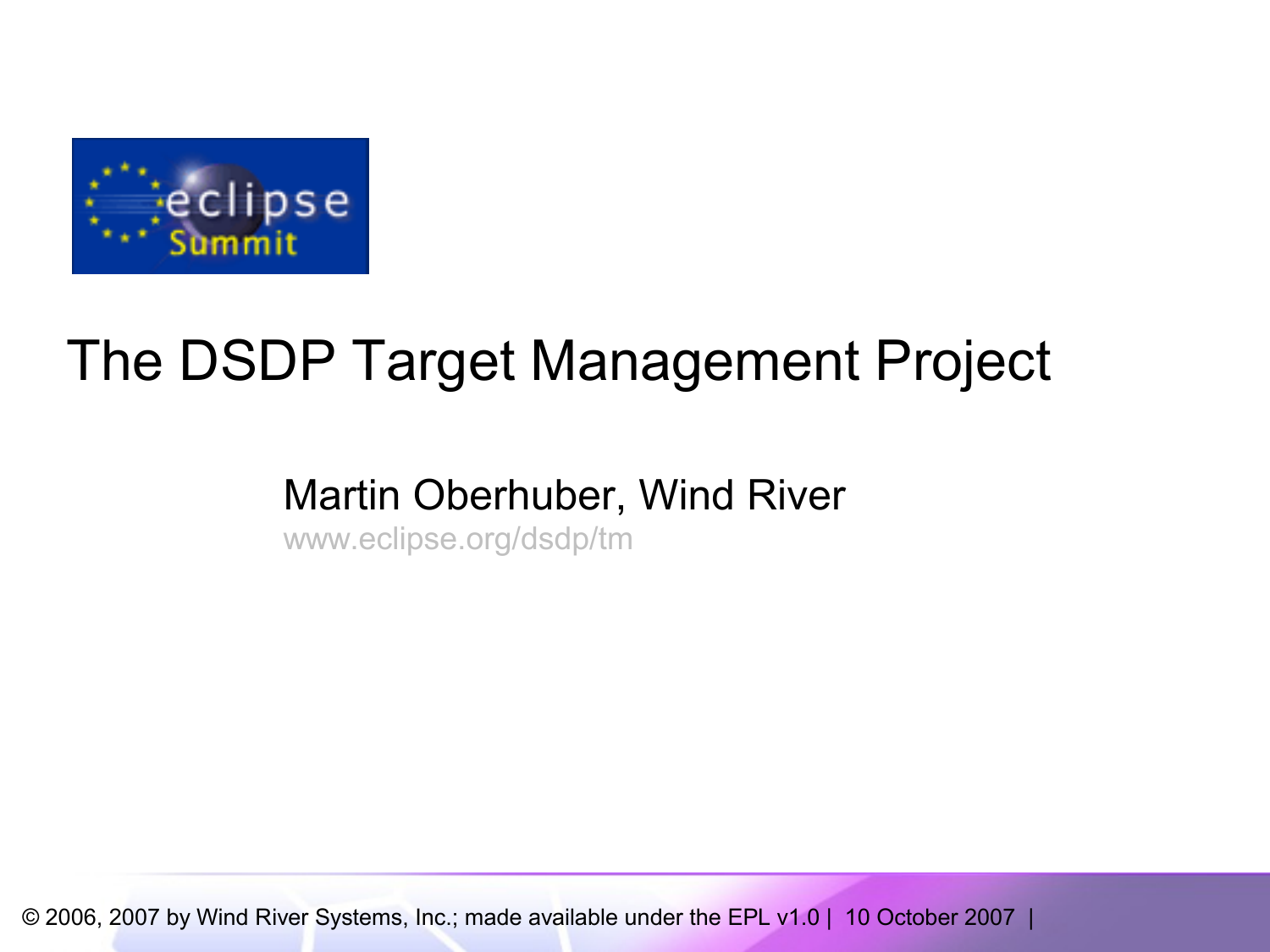

# Agenda

- **TM on Europa** 
	- Online Demo
	- **TM 2.0 New Features**
- **TM for Extenders**
- **TM Future Planning**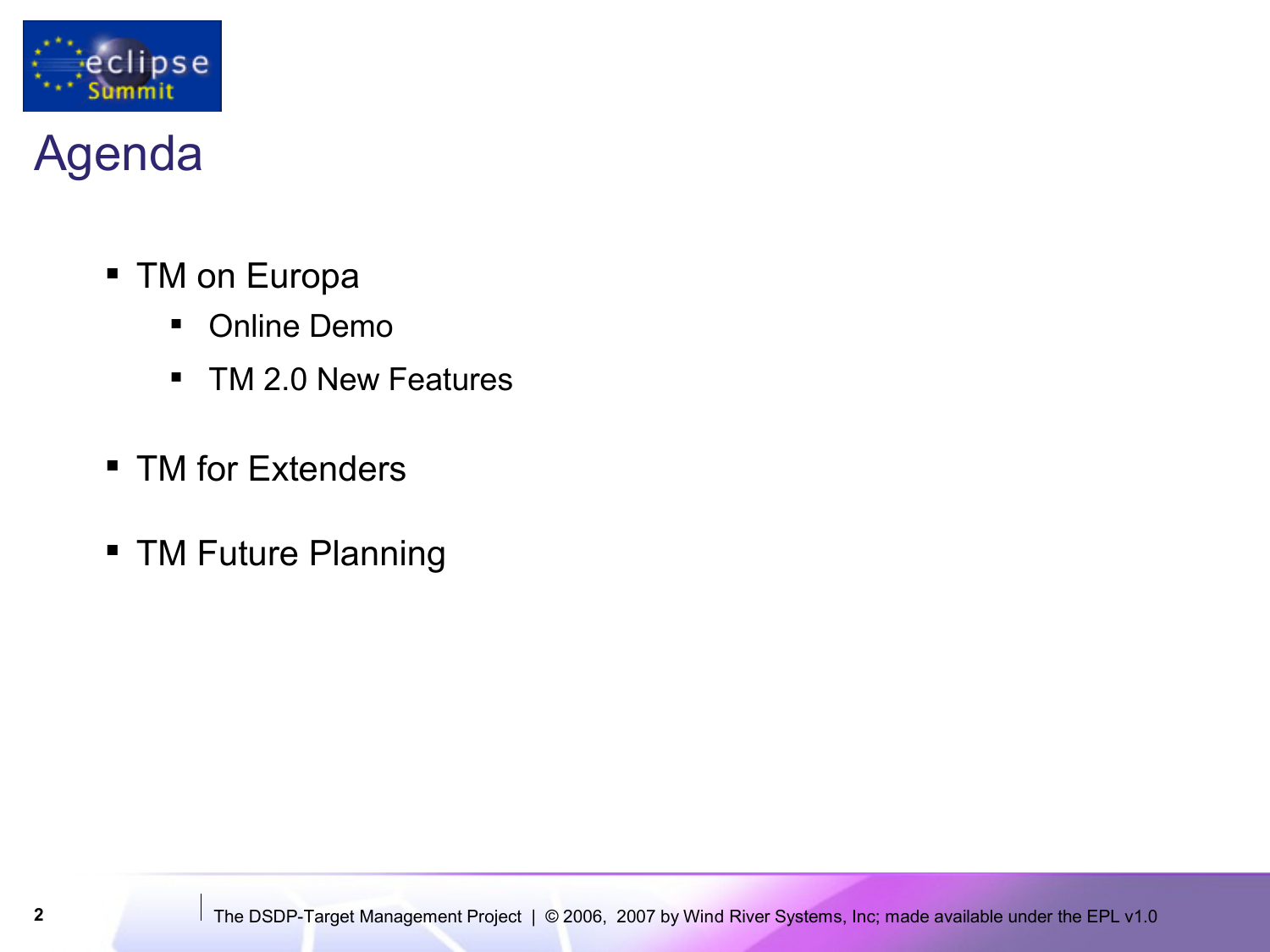

# The Eclipse Target Management Project

#### … why "Target"?

Just a matter of terminology

#### Remote Computer Systems

- Targets (Locally connected, shared, fielded)
- Hosts (Grids, farms, nodes)

and running software on them

- Discover, connect, get status
- Download, run, debug, test

#### … why "Management"?

 Discover remote systems; manage their properties and capabilities; team-share connection definitions and settings; access control



eclipse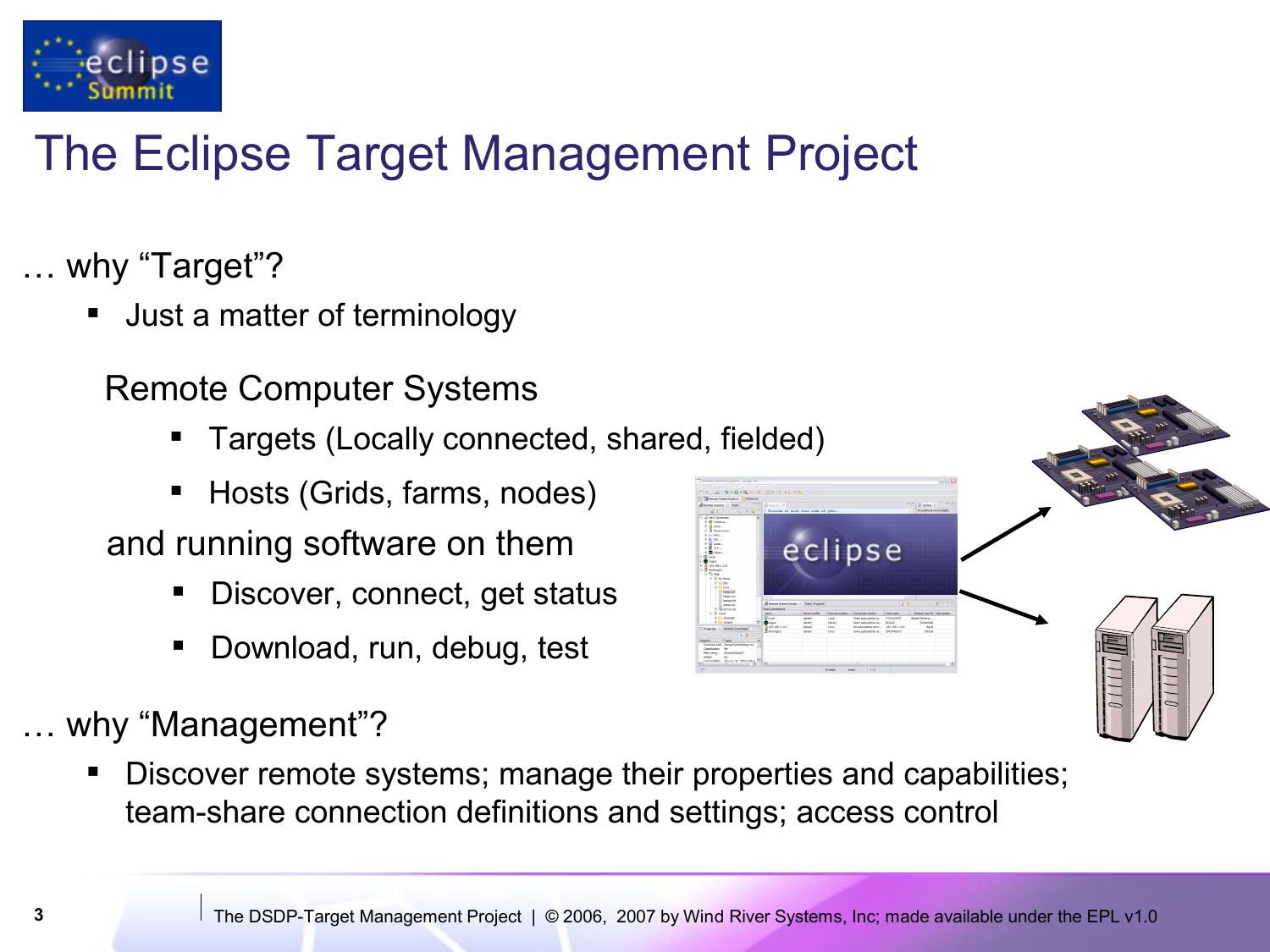

# Target Management 2.0 on Europa

- **End-User Tools** 
	- Remote System Explorer (RSE): Transparent remote file access
	- **ANSI Terminal**
	- CDT remote debug

- **Extenders Components for Extenders** 
	- Service Discovery

| Updates                                                                                                       |                  |  |  |
|---------------------------------------------------------------------------------------------------------------|------------------|--|--|
| <b>Search Results</b>                                                                                         |                  |  |  |
| Select features to install from the search result list.                                                       |                  |  |  |
| Select the features to install:                                                                               |                  |  |  |
| D.<br>⊿000 Programming Languages                                                                              | Deselect All     |  |  |
| $\triangledown$ $\Box$ 000 Remote Access and Device Development                                               | More Info        |  |  |
| □ BRemote System Explorer End-User Runtime 2.0.1.v200.                                                        |                  |  |  |
| □{D}Remote System Explorer Extender SDK 2.0.1.v2007092                                                        | Properties       |  |  |
| □昼Remote System Explorer C/C++ Remote Debug Launch                                                            | Select Required  |  |  |
| $\square$ $\blacksquare$ Target Management Terminal 1.0.1.v20070926-7_-77A\                                   |                  |  |  |
| □ + Target Management Service Discovery 2.0.0.v20070611                                                       | Error Details    |  |  |
| $\square$ $\blacksquare$ Debugger Services Framework end-user and extender $\mathbb{S}$                       |                  |  |  |
| □ Debugger Services Framework gdb/mi support 0.9.0.v2(                                                        |                  |  |  |
| $\square$ Device Debug Memory Renderings 0.9.0.v20070615                                                      |                  |  |  |
| $\Box$ D-XACT Electronic Data-book Editor 0.2.0.v20070615                                                     |                  |  |  |
| D IIII SOA Development                                                                                        |                  |  |  |
| ¢<br>$\bullet$                                                                                                |                  |  |  |
| This Europa Discovery Site contains a number of Eclipse based projects<br>released simultaneously, June 2007. |                  |  |  |
| 0 of 119 selected.                                                                                            |                  |  |  |
| $\blacktriangleright$ Show the latest version of a feature only                                               |                  |  |  |
| Filter features included in other features on the list                                                        |                  |  |  |
|                                                                                                               |                  |  |  |
| ?<br>< Back<br>Next                                                                                           | Cancel<br>Finish |  |  |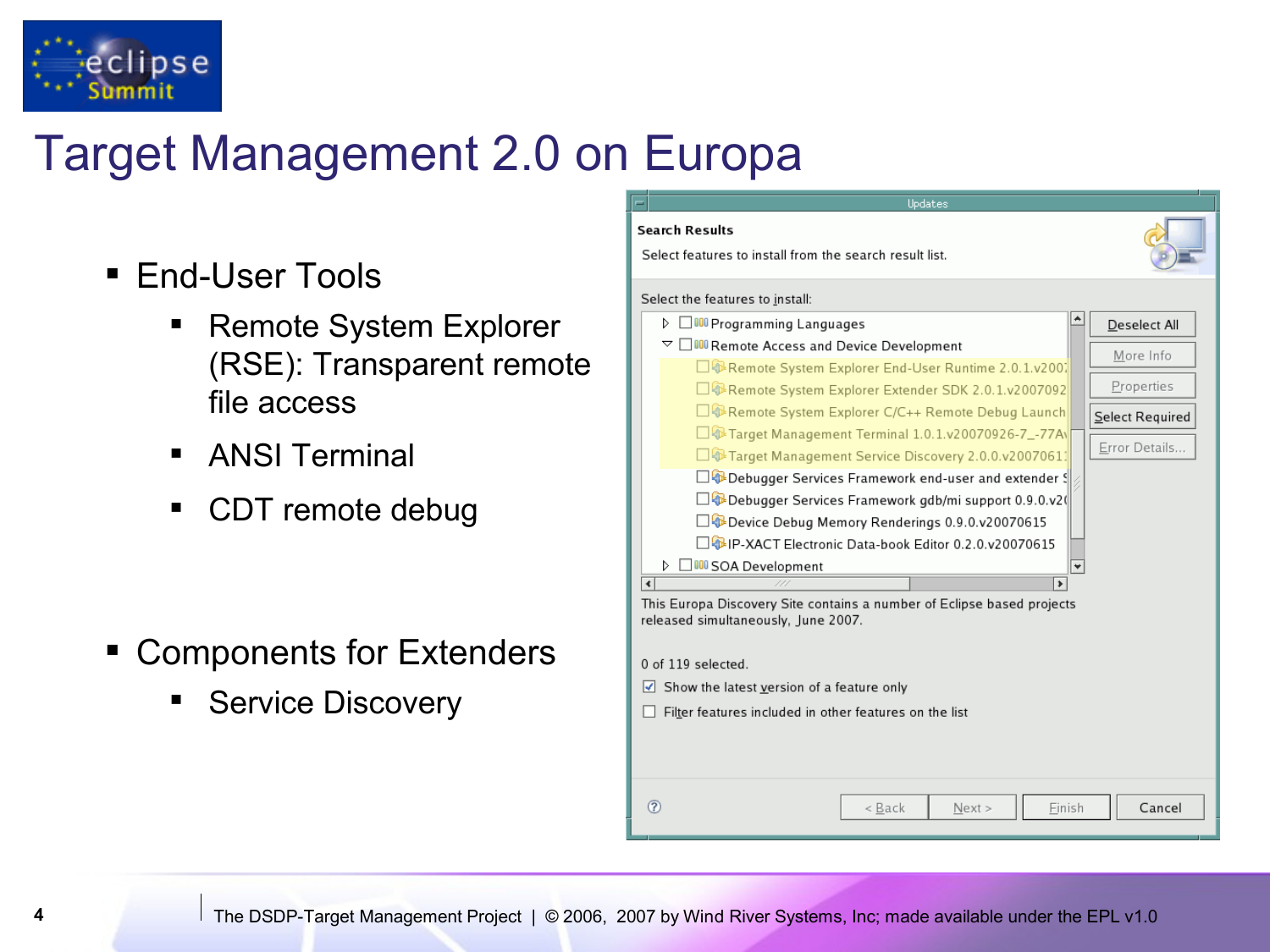

#### TM as an out-of-the-box tool

"I installed the  $RSE$  and it works exactly as expected. Using the SFTP connection method, I can connect to my servers, browse my files, open and edit PHP, HTML and other various text files using my favorite editor tools seamlessly in Eclipse as though they were local. Opening the file triggers a download, saving the file triggers an upload."

*Denis Roy, Eclipse Webmaster,*

*<http://eclipsewebmaster.blogspot.com/2007/01/remote-editing-using-eclipse.html>*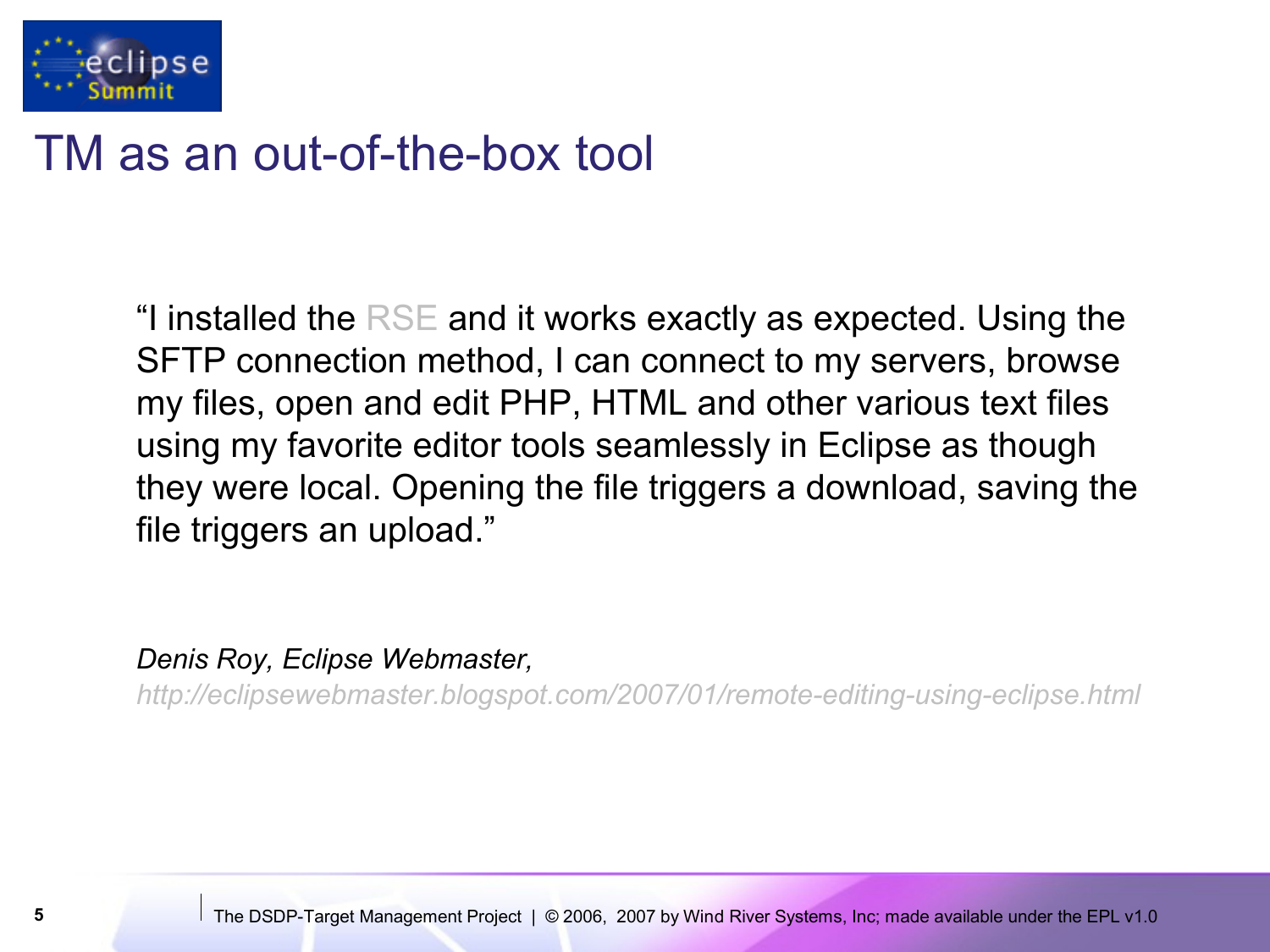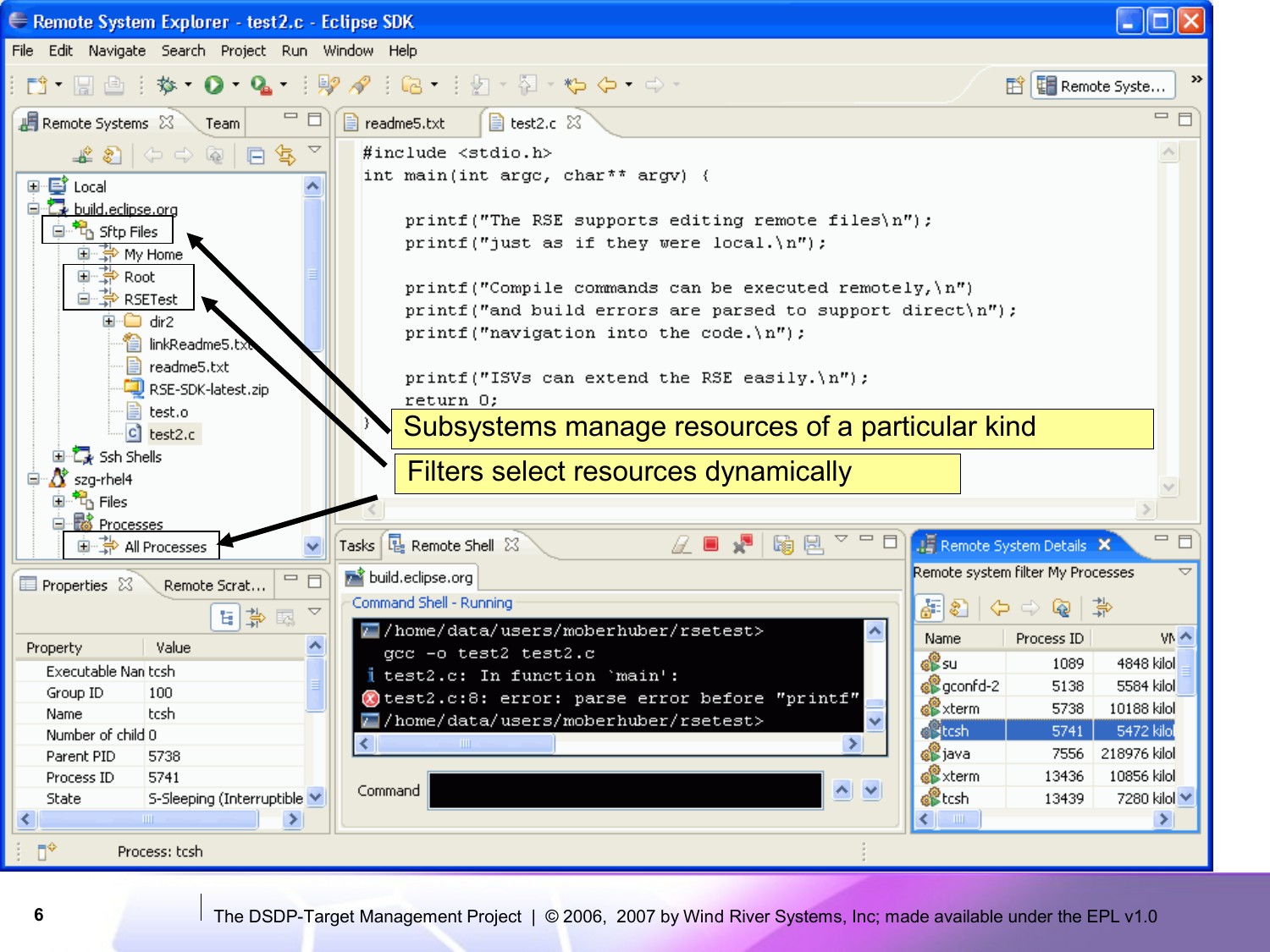

#### RSE Features

- Files Subsystem:
	- Remote Edit & Compare, with caching; Persistent, shareable filters
	- Tree and Table View, Drag&Drop
	- Search and Archive handling (dstore and local only)
- **Remote Command (Shell) subsystem** 
	- Can be the basis for other subsysems
	- Line-based command/response (not a Terminal!)
	- Output filtering e.g. for compile commands
- **Processes Subsystem** 
	- List and Kill processes on Linux and other UNIX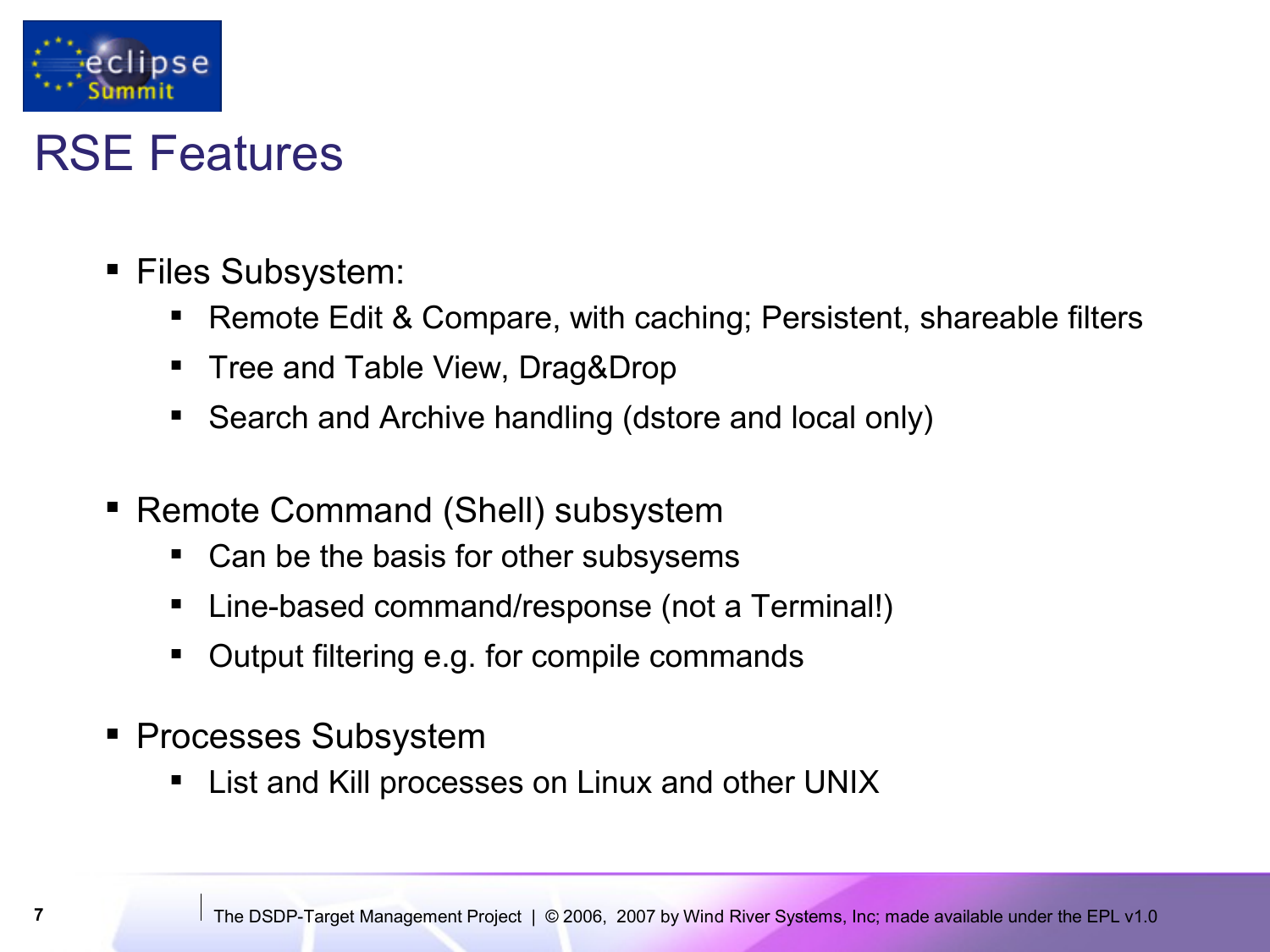

#### TM Terminal

- Window > Show View > Other > Terminal
	- (e)RCP embeddable widget for ANSI Terminal emulation
	- **-** Cloneable View
	- **Pluggable Connectors (Serial, SSH, Telnet)**
	- **New: Optional Input Line**

| ■ N N ■   = □   <del>= Terminal Settings</del><br>Ref Problems   @ Javadoc   @ Declaration   P Terminal X | $\times$                                                |
|-----------------------------------------------------------------------------------------------------------|---------------------------------------------------------|
| No Connection Selected                                                                                    | View Settings:<br>View Title: Terminal                  |
|                                                                                                           | Connection Type:<br>$\ddotmark$<br><b>SSH</b><br>Serial |
|                                                                                                           | <b>SSH</b><br>Telnet<br>Host:<br>User:                  |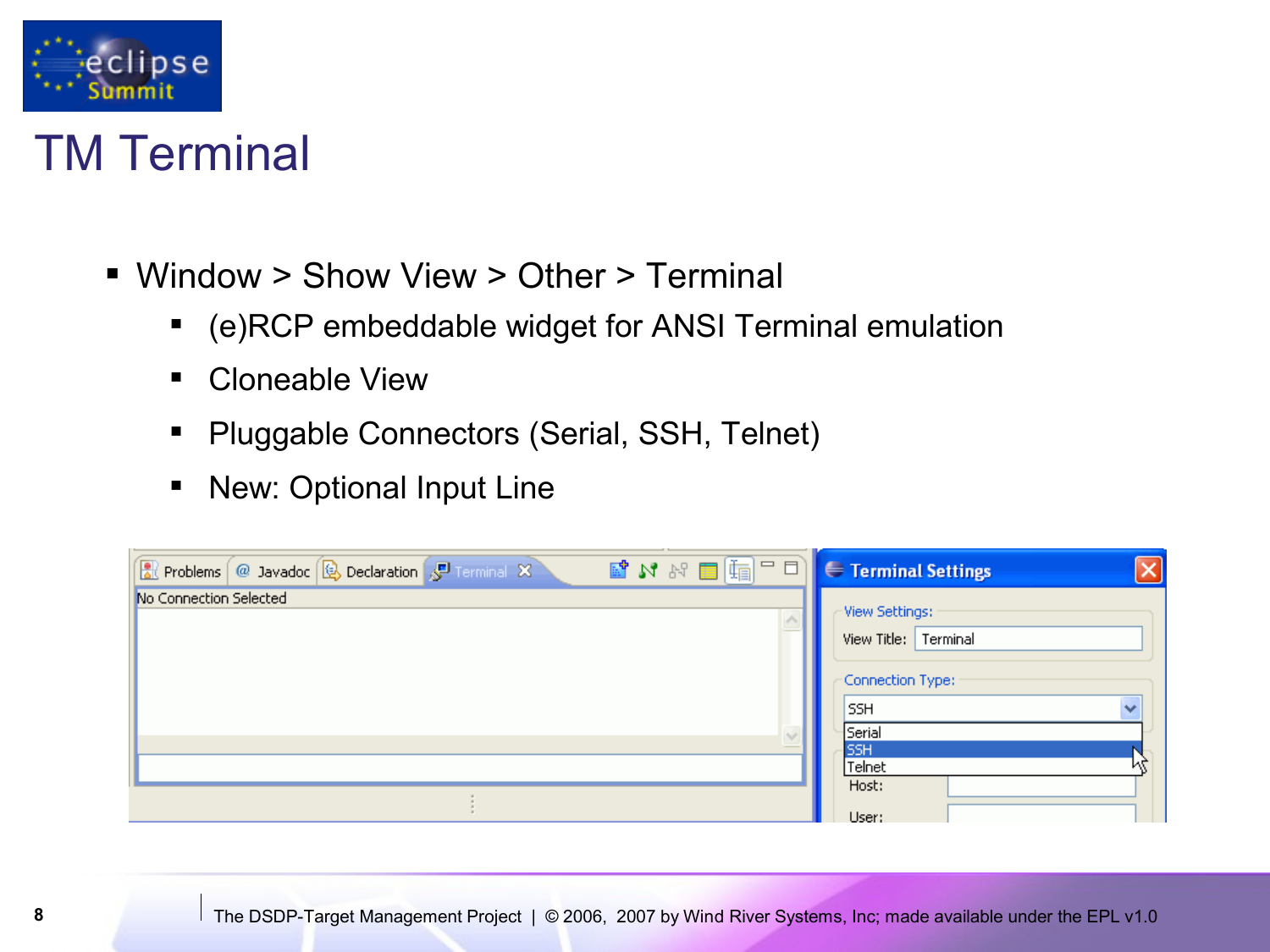

# Remote CDT Integration

- Gdbserver protocol
	- RSE-contributed file upload
	- RSE-contributed shell channel
- $\blacksquare$  There are also other possibilities for remote debugging, e.g. "ssh remote gdl directly in CDT

| $\ominus$ Debug                                                                                                                                                                                                                                                                                               |                                                                                                                                                                      |                            |
|---------------------------------------------------------------------------------------------------------------------------------------------------------------------------------------------------------------------------------------------------------------------------------------------------------------|----------------------------------------------------------------------------------------------------------------------------------------------------------------------|----------------------------|
| Create, manage, and run configurations<br>Project does not exist<br>$\mathbf{x}$                                                                                                                                                                                                                              |                                                                                                                                                                      |                            |
| 自× 日 学·<br>type filter text<br>$\begin{array}{ c c c }\n\hline\n\end{array}$ C/C++ Attach to Local $\begin{array}{ c c }\n\hline\n\end{array}$<br>C/C++ Local Applicatio<br>$C$ C/C++ Postmortem de<br><b>D</b> <sup>-</sup> C C/C++ Remote Applica<br>$\boxed{c}$ myapp-remote<br><b>Eclipse Application</b> | myapp-remote<br>Name:<br>(×)= Arguments   \$ Debugger   two Source   E Common<br><b>Part Main</b><br>Connection: parser-linux<br>v<br>Project:                       | New                        |
| <b>⊜</b> rse<br><b>C</b> GDB Hardware Debugg<br>Java Applet<br>眄<br><b>E</b> Java Application<br>Vew_configuration<br>Ju JUnit<br>中 Jy JUnit Plug-in Test<br>49<br>OSGi Framework                                                                                                                             | myproj<br>C/C++ Application:<br>Search Project<br>myapp<br>Remote Absolute File Path for C/C++ Application:<br>/folk/mober/ws/myapp<br>Skip download to target path. | Browse<br>Browse<br>Browse |
| Remote Java Applicatic<br>·j <mark>论</mark> Task Context Plug-in Tr <mark>e</mark><br>Tru Thek Contout Took<br>Filter matched 19 of 20 items<br>$\circledR$                                                                                                                                                   | Apply<br>区<br>Debug                                                                                                                                                  | Revert<br>Close            |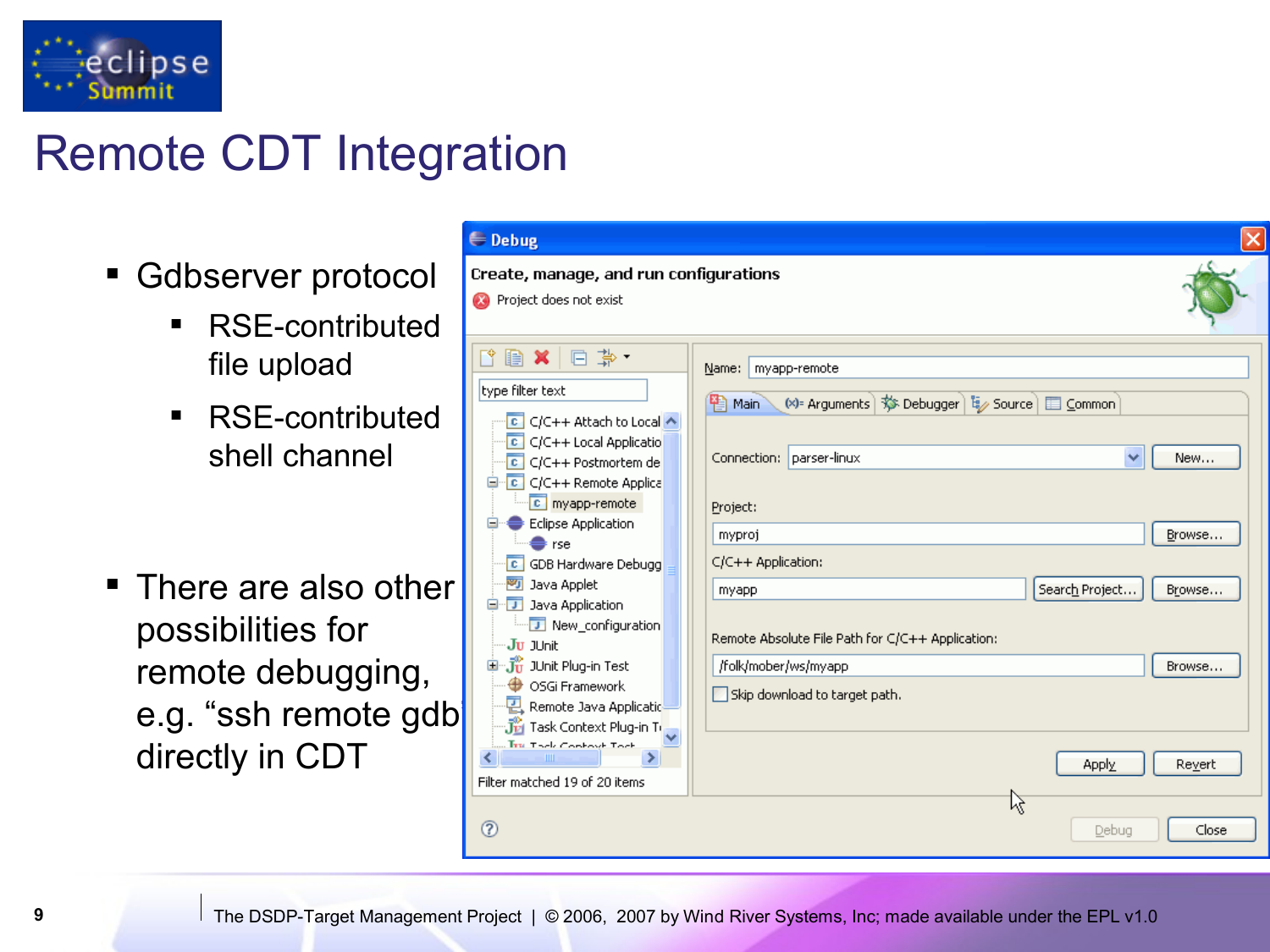

# Service Discovery

- **Find available ssh, telnet and other** services through Zeroconf / DNS-SD
- Stand-alone or as an RSE Wizard: "New Connection: Type = Discovery"
- New: Auto-fill-in the multicast address

| Rew Connection                                                                |  |  |
|-------------------------------------------------------------------------------|--|--|
| <b>Service Discovery</b><br>Discover available services in the target device. |  |  |
| Address:                                                                      |  |  |
| 224.0.0.251                                                                   |  |  |
| multicast address                                                             |  |  |
| Transport:                                                                    |  |  |
| <b>UDP</b>                                                                    |  |  |
| Protocol:                                                                     |  |  |
| DNS-SD                                                                        |  |  |
| Discovery Query:                                                              |  |  |
| _services._dns-sd._udp.local.                                                 |  |  |
| Timeout (ms):                                                                 |  |  |
| 500                                                                           |  |  |
|                                                                               |  |  |
| ີ?<br>Finish<br>$<$ Back<br>Next<br>Cancel                                    |  |  |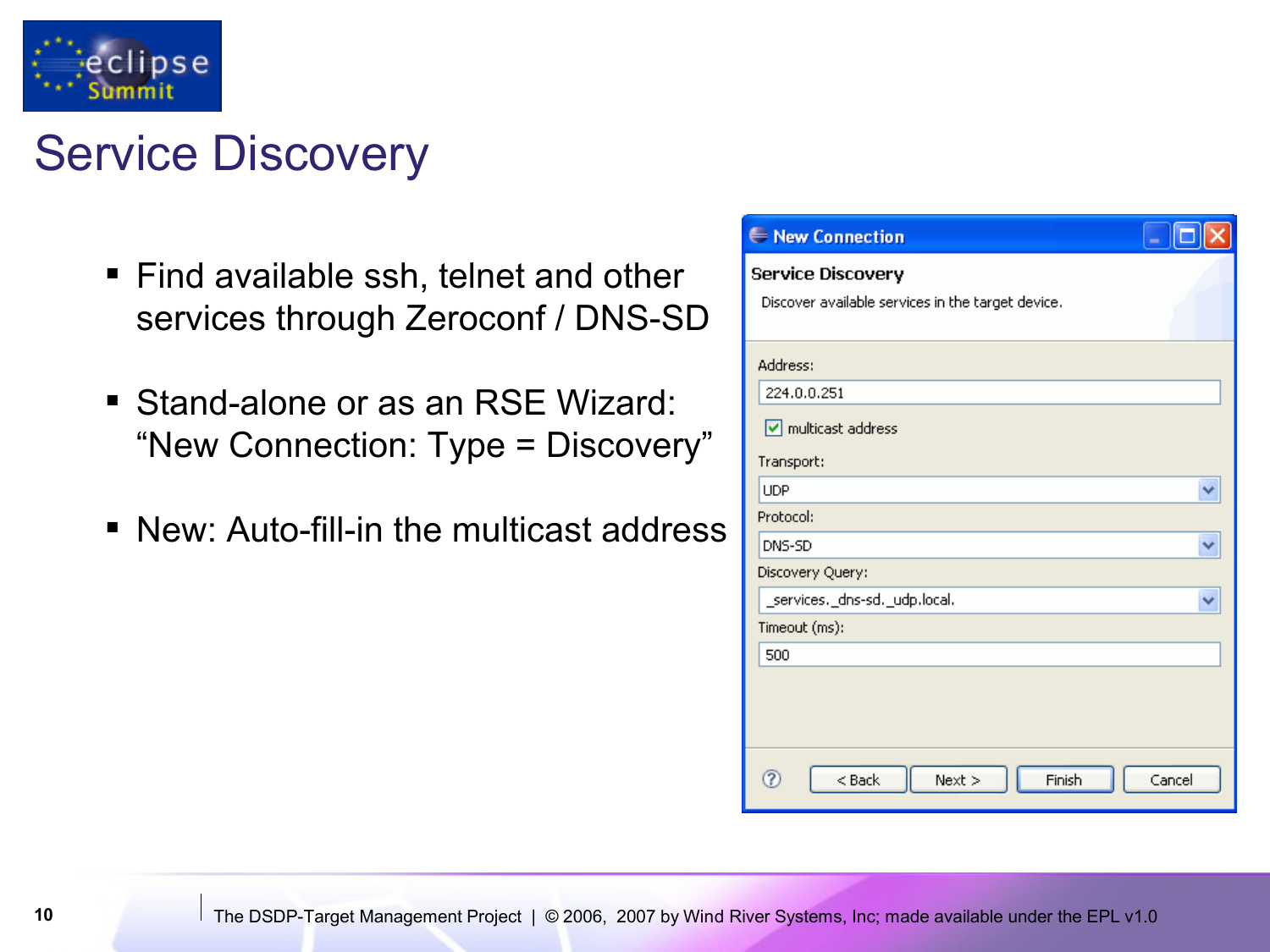

## TM as an EFS Provider

- **Eclipse New > Folder >** Advanced > Link to File System > RSE
- Verified with ssh, ftp, dstore over JDT
- WST support for EFS recently added (Fall Maintenance) – for PHP

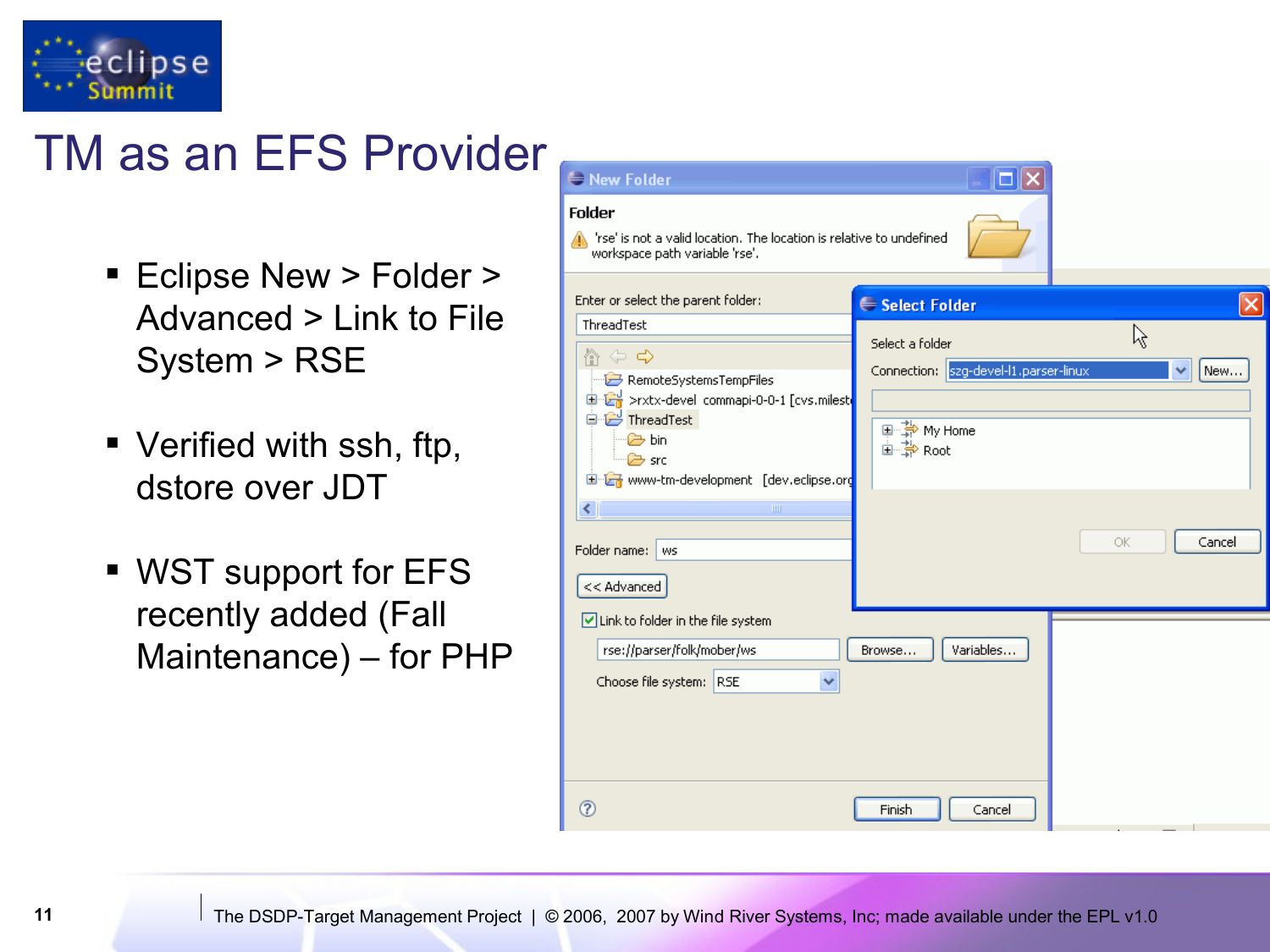

## TM as an EFS Provider

- Eclipse Filesystem (EFS) makes the Eclipse Resource System and Workspace very flexible, allowing any kind of (remote) resources to be shown in the Workspace
- **TM as an EFS Provider supports any contributed file system** 
	- Out of the box: SSH, FTP, dstore very simple API
	- **Supports connection and password management**
	- Supports directory contents caching where possible
- As workspace resources can now be remote...
	- … remote support is easily added to any tooling based on Eclipse, such as CDT, PHP, Web, …including parsers and outline views
	- … but the tooling needs a thin layer of awareness, i.e. access the Eclipse Resource model in a clean manner

<http://tmober.blogspot.com/2007/04/target-management-m6-efs-and-webinar.html>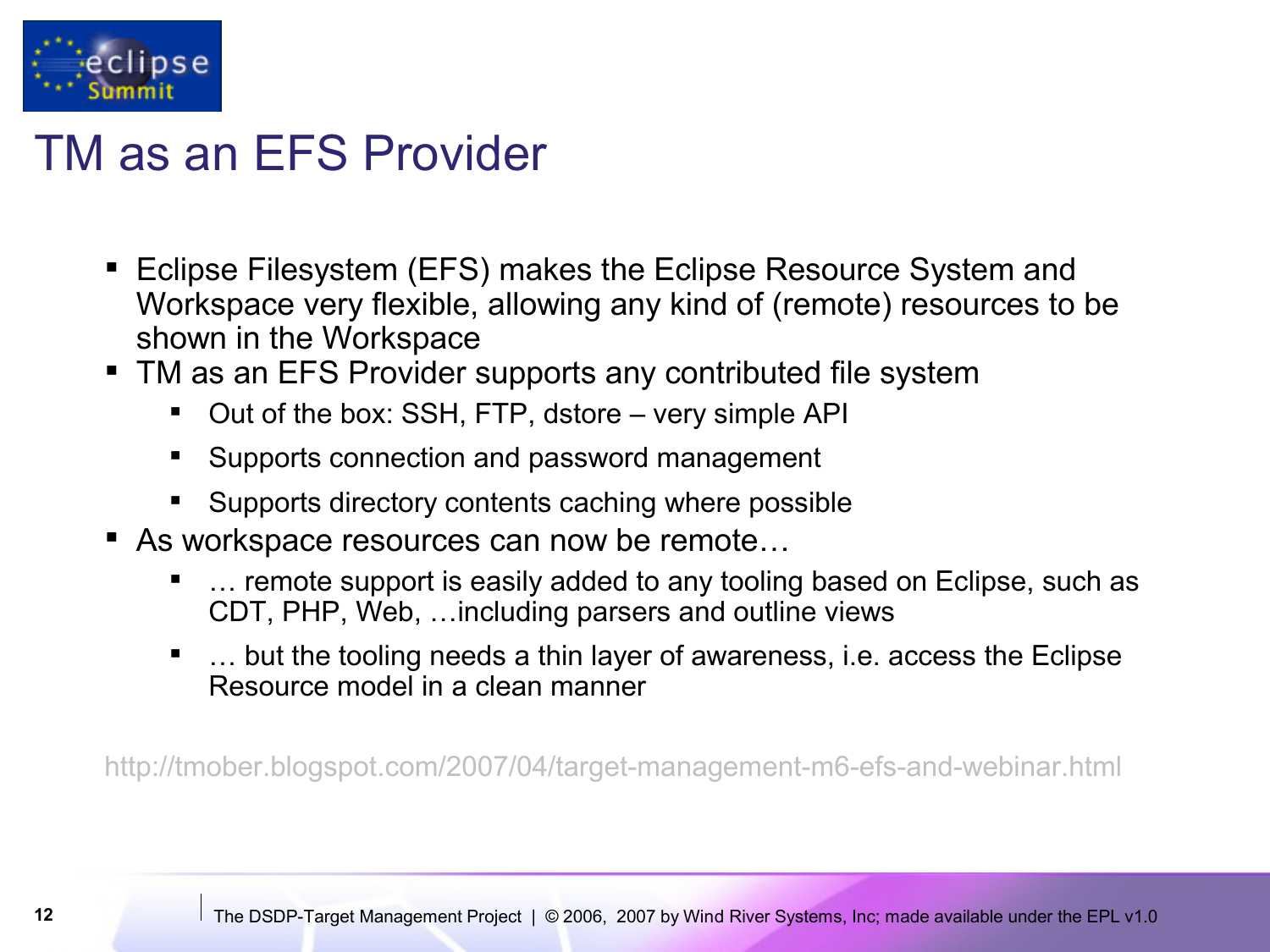

# RSE Import / Export Wizards

- File > Export > Other > Remote
- **Save export settings (filters) in a** \*.rexpld script to replay
- **EXEC** Local development, synchronize to Remote
- Future: Use Platform Team/Synchronization framework

| <b>∈Export</b>                                                                                      |              |                                                      |
|-----------------------------------------------------------------------------------------------------|--------------|------------------------------------------------------|
| Remote file system                                                                                  |              |                                                      |
| Please enter a destination folder                                                                   |              |                                                      |
|                                                                                                     |              |                                                      |
|                                                                                                     |              |                                                      |
| 123                                                                                                 |              | .project<br>☑<br>e                                   |
| RemoteSystemsConnections<br>$\boxplus$<br>$\ominus$ RemoteSystemsTempFiles<br>$\boxplus$            |              | e<br>makefile.aix<br>₹<br>makefile.iseries<br>⊽<br>自 |
| ☑ <del>じ</del> abc                                                                                  |              | $\equiv$ makefile. linux<br>₹                        |
|                                                                                                     |              | $\equiv$ makefile zseries<br>⊮                       |
|                                                                                                     |              | $\blacksquare$ rseterm<br>₹                          |
|                                                                                                     |              | <b>c</b> rseterm.c<br>⊻                              |
|                                                                                                     |              | <b>c</b> rseterm.h<br>⊻<br>₹<br><b>c</b> rsetermd.c  |
|                                                                                                     |              |                                                      |
| Select Types<br>Select All                                                                          | Deselect All |                                                      |
|                                                                                                     |              |                                                      |
| Destination folder, qualified by its remote connection name: dmcknigh4.dmcknigh3:/home/dmcknigh/zzz |              |                                                      |
|                                                                                                     |              |                                                      |
| <b>Options</b>                                                                                      |              |                                                      |
| Overwrite existing files without warning                                                            |              |                                                      |
| Create directory structure for files<br>o                                                           |              |                                                      |
| C Create only selected directories                                                                  |              |                                                      |
|                                                                                                     |              |                                                      |
| Saye the settings of this export in the workspace (e.g. /ExportSettings/hello.rexpfd)<br>ш          |              |                                                      |
| Description file:                                                                                   |              |                                                      |
|                                                                                                     |              |                                                      |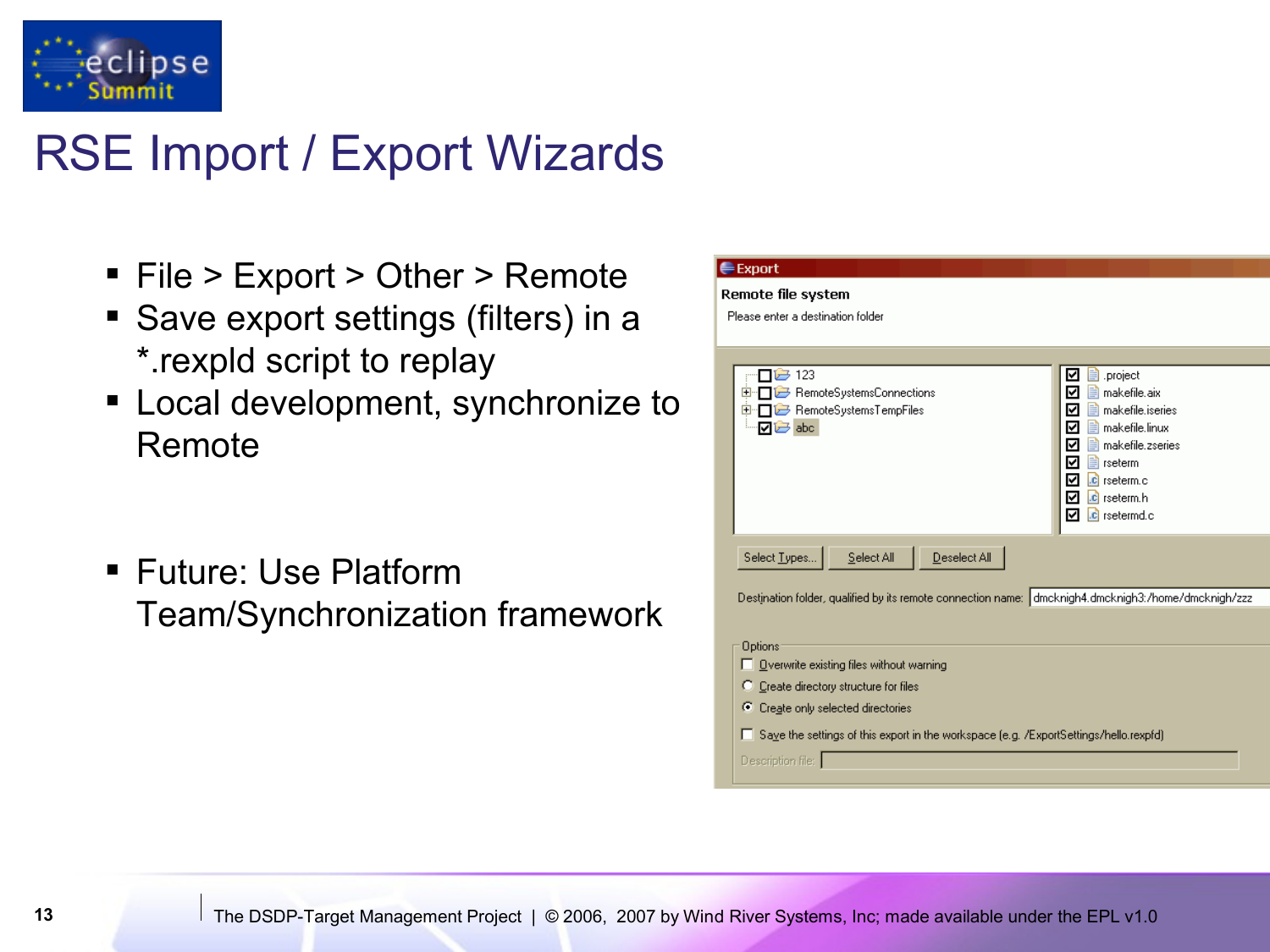

#### TM 2.0 New Features

- **Externally Visible New Features** 
	- **Eclipse Filesystem (EFS) provider** with credentials management
	- Import/Export facility
	- Shell Processes subsystem (contributed)
	- Telnet subsystem (contributed)
	- **FTP Listing Parser extension point**
	- DNS-SD Discovery
	- Terminal Connector Framework (provisional), Optional Extra Input Line
- Internal API review and cleanup:
	- UI/Non-UI splitting, API/Non-API splitting
	- **More background jobs for remote access**
	- Improved flexibility for system type and action contributions
	- Persistence pluggable and outside workspace.
	- Improved File Service (Streams, setReadOnly, setLastModified)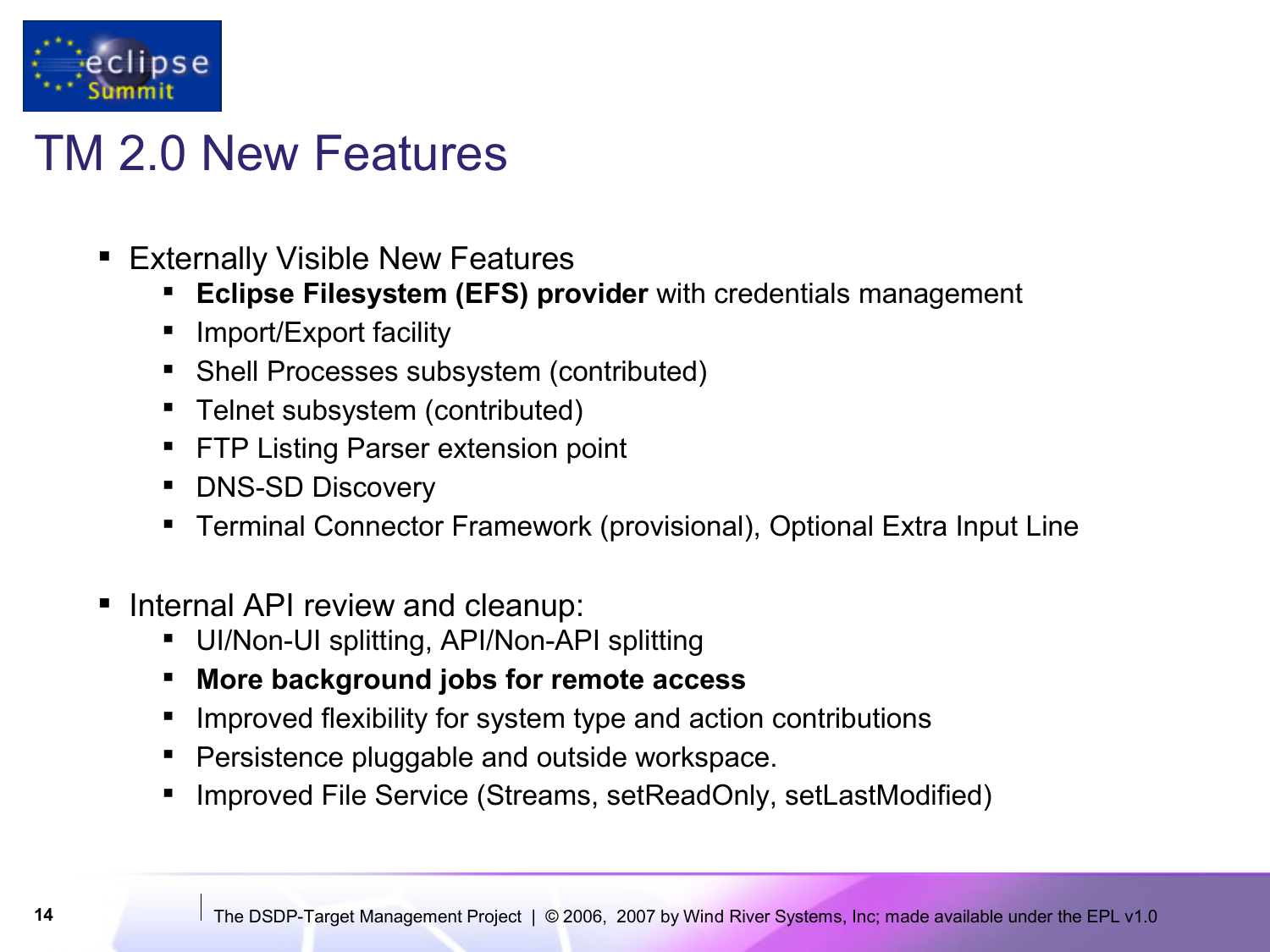

# TM for Extenders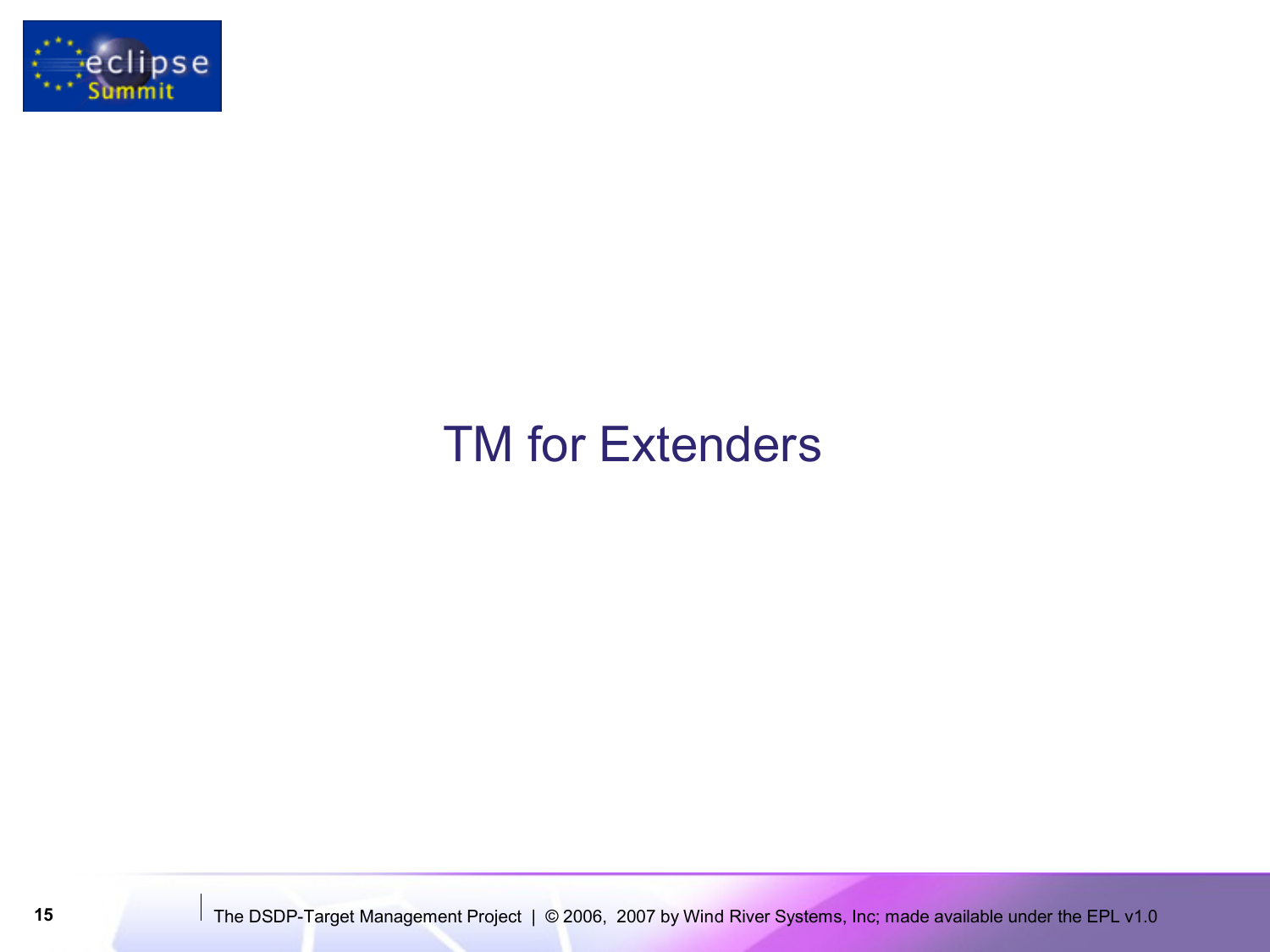

# DSDP Target Management – Dates and Facts

- Major project milestones
	- Project Created June 2, 2005
	- $\blacksquare$  RSE 1.0 Nov 12, 2006
	- $\blacksquare$  RSE 2.0 June 30, 2007 on Europa
- Continuing to expand community
	- EclipseCon tutorial Mar 5, 2007
	- 2300 Downloads of RSE 1.0.1 April 17, 2007
	- Increasing activity on Mailing List, Newsgroup, Bugzilla
	- Commercial adoption by at least 8 companies
- TM 2.0 project size
	- 290 kLOC (compared to TM/RSE 1.0: 242 kLOC)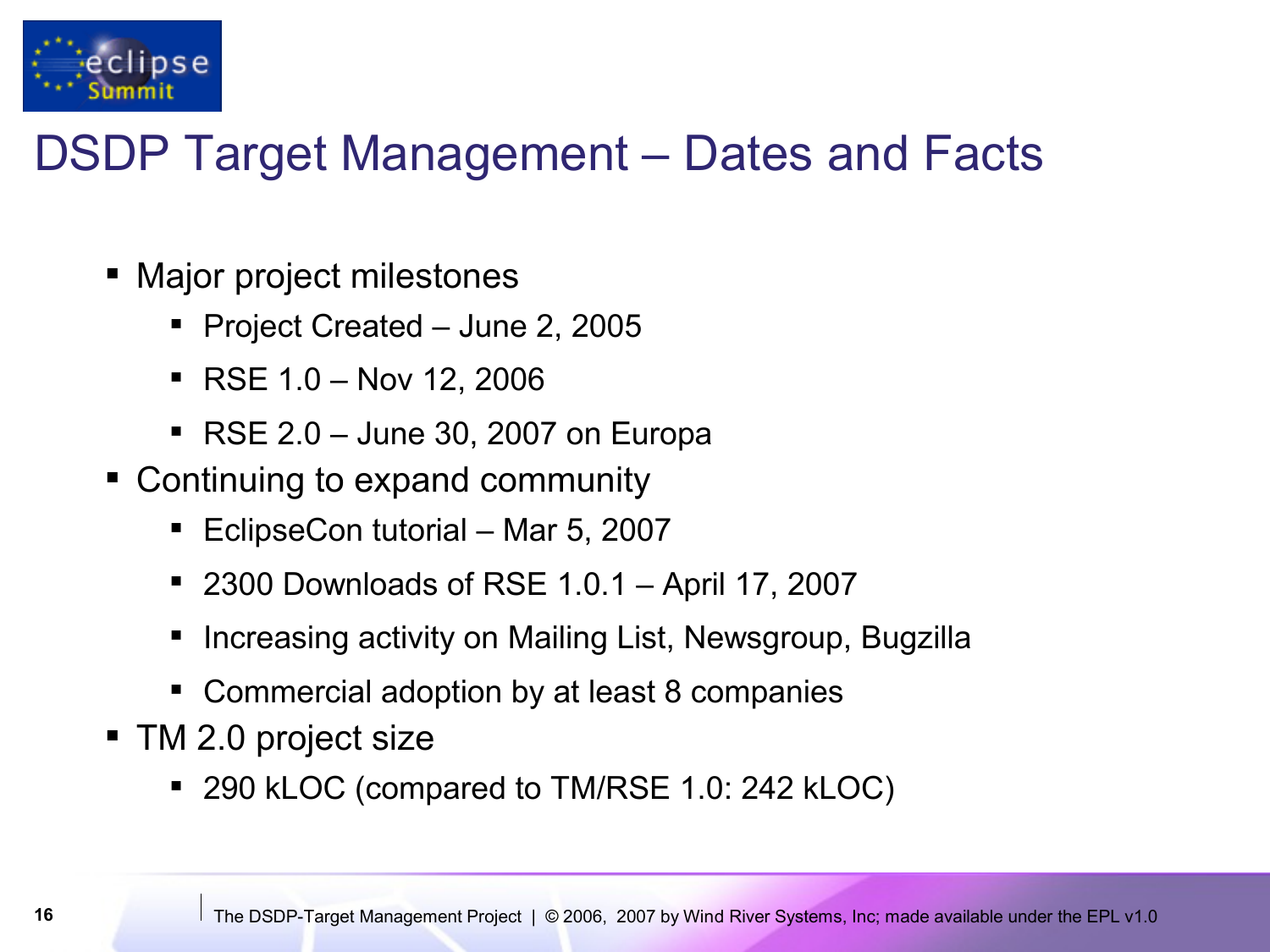TM Community

eclipse

- Committers: Wind River (lead), IBM, Symbian
- Contributors: ACCESS, MontaVista, Tradescape, Celunite, Zylin
- **Known Commercial Adoption:** 
	- Wind River Workbench 3.0
	- **Atmel AVR32 Studio 1.0**
	- EMAC Eclipse Distribution
	- Tradescape Clearing Tool 1.0
	- ACCESS Linux Platform Development Suite 2.0
	- MontaVista DevRocket 5.0
- Other active users: Ames DOE Lab, Broadcom, Cisco, Elastos, Festo Inc., LANL (PTP project), TmL Project (Motorola)





**WIND RIVER** 



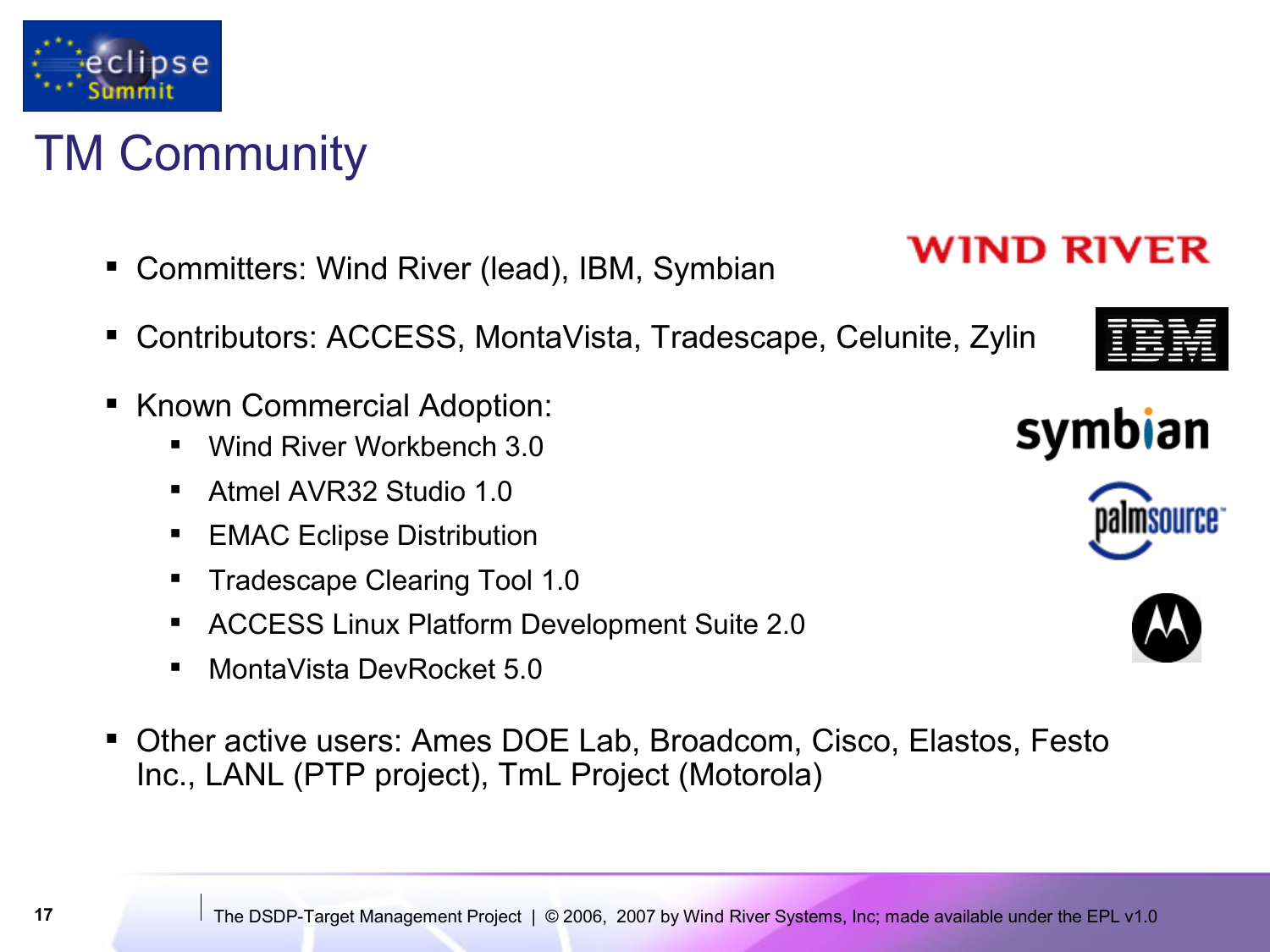

# Target Management 2.0 Components

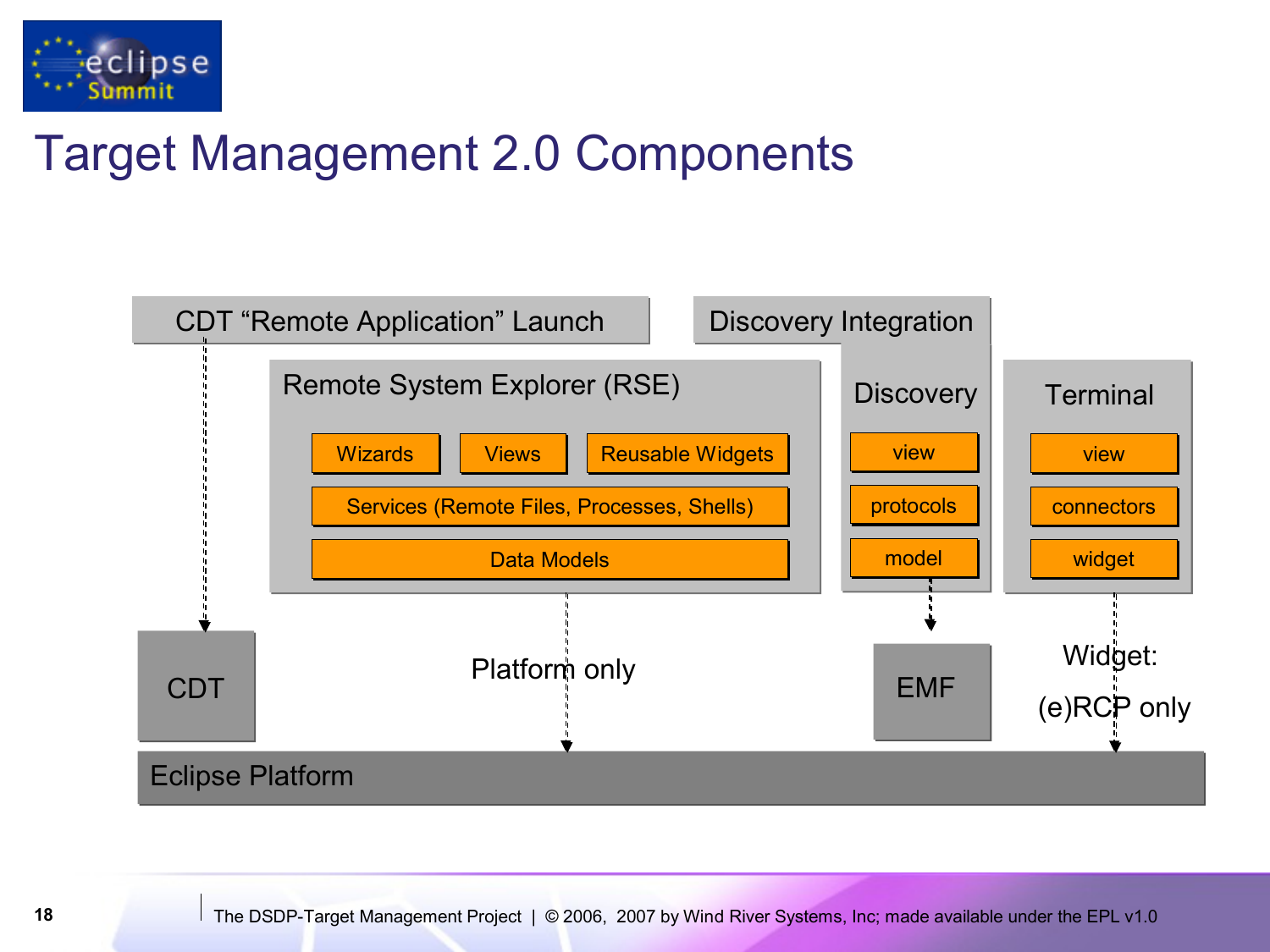

# Target Management vs. RSE

The Target Management project creates data models and frameworks to configure and manage remote systems, their connections, and their services".

- **org.eclipse.tm.core**: Core Components for remote access that can be re-used without other dependencies.
	- **Jakarta Commons/Net 3rd party library**
	- Discovery Framework and Zeroconf impl (needs EMF)
	- **Wind River Terminal contribution**
- **org.eclipse.tm.rse**: A consistent framework and UI for accessing remote compute resources from Eclipse.
- Remote System Explorer (RSE) integrates some (but currently not all) core components. **TM is the "project", RSE is the "product"**.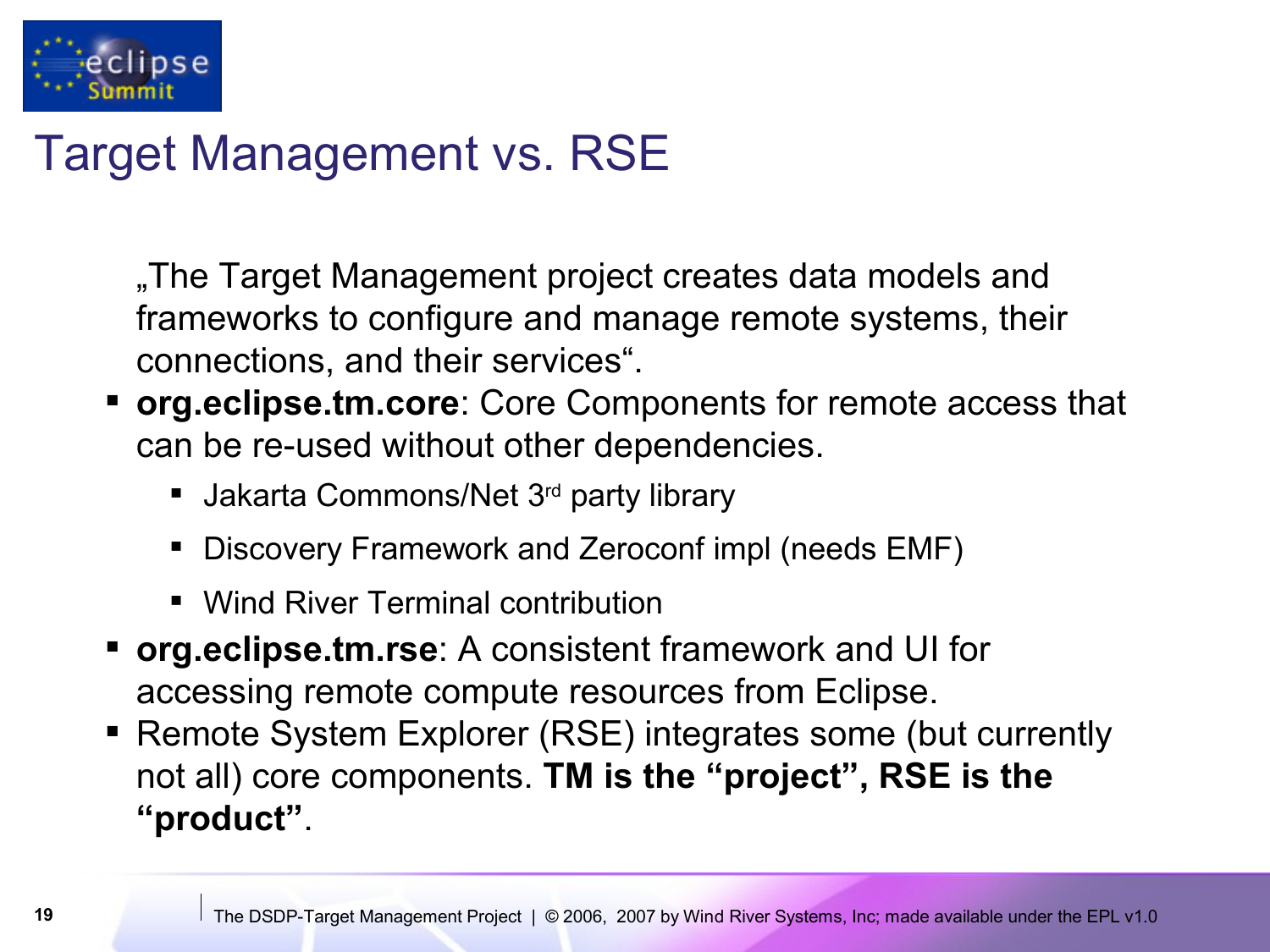

## What do Extenders win by using TM?

- Common Core including persistence, filters, team sharing
	- Be open for 3<sup>rd</sup> party extensions through Open Source APIs
- Common UI including tree view, tables, monitor, browse dialogs
	- Access remote resources through a single, consistent UI
	- Few basic, re-used concepts (subsystems, filters)
- Common interfaces for abstract access to remote files, shells, processes through any contributed protocol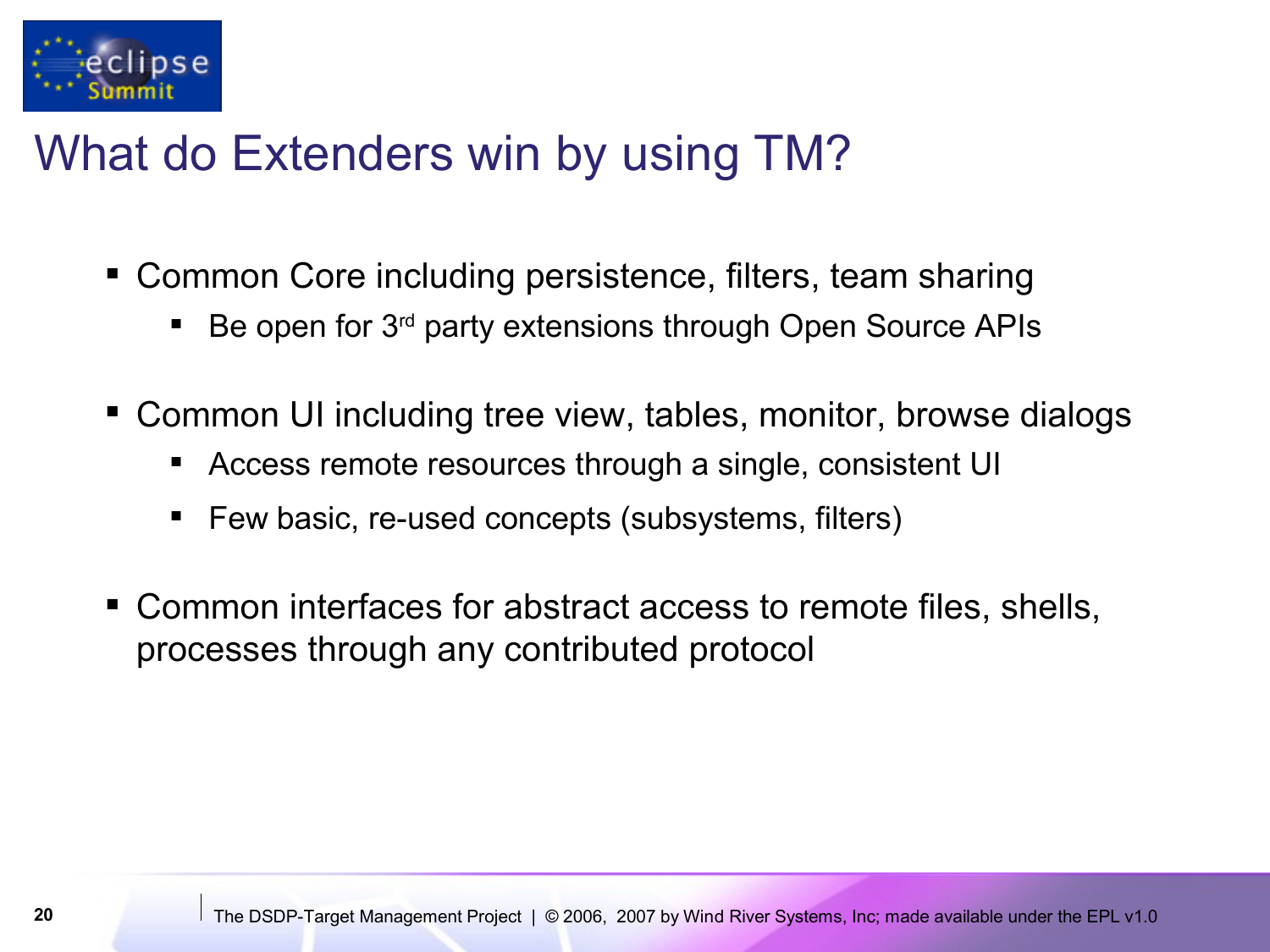

# TM for Embedded: Wind River Workbench

|                                                                                                                                                                                                                                                                                                                                                                                                                                                                                                                                                                                | <b>O</b> New<br><b>Registry/Connection Filter</b><br>Specify the filter to show connections od default and remote                                                       | <b>Registry/Connection Filter</b><br>Specify the filter to show connections od default and remote<br>registries.                                                                                                                                                                                                                                                                                                                                                                                                                                                                                                                                                                                                                                                                                                                                                                                              |
|--------------------------------------------------------------------------------------------------------------------------------------------------------------------------------------------------------------------------------------------------------------------------------------------------------------------------------------------------------------------------------------------------------------------------------------------------------------------------------------------------------------------------------------------------------------------------------|-------------------------------------------------------------------------------------------------------------------------------------------------------------------------|---------------------------------------------------------------------------------------------------------------------------------------------------------------------------------------------------------------------------------------------------------------------------------------------------------------------------------------------------------------------------------------------------------------------------------------------------------------------------------------------------------------------------------------------------------------------------------------------------------------------------------------------------------------------------------------------------------------------------------------------------------------------------------------------------------------------------------------------------------------------------------------------------------------|
| $\Box$<br>$\mathop{{\mathbb{E}}} \nolimits$ Remote Systems $\mathbb X^{\mathbb N}$<br>Kernel Objects<br>$\overline{\phantom{0}}$<br>★ 3 │ ⇔ ➾ ◎ │ □ \$<br>□ <i>§</i> Local<br>由 R <sub>D</sub> Local Files<br>$\mathbb{Z}$ Local Shells<br>—L⊨ Tests<br>Wind River Registries<br>Ta<br>default(localhost)<br>國 vxsim0 (mapped to Wind River V:<br>图 vxsim1 (mapped to Wind River V:<br>wxsim9_psc (VxWorks 653 2.1)<br>WRISS_MPC7451 (Wind River St<br><b>D</b> osgiliath<br>  Jag tgt_vxworks (mapped to Wind Ri<br>WRICE_SBC7410_Multicore (Win<br>草画<br>All ocd connections | registries.<br>Registry Host   Connection Name<br>Connection Type   Con<br>default Registry<br>O remote Registry<br>Host name:<br>all Registries<br>show registry nodes | Connection Type   Connection Platform<br>Registry Host   Connection Name<br>Connection types:<br>Wind River Generic GDB Remote Serial Protocol Connection<br>Wind River Linux Application Core Dump Target Server Connection<br>Wind River Linux Dual Mode Target Server Connection<br>Wind River Linux KGDB Connection<br>Wind River Linux User Mode Target Server Connection<br>Wind River OCD ICE Connection<br>M<br>☑<br>Wind River OCD ISS Connection<br>⊽<br>Wind River OCD Probe Connection<br>Wind River VxWorks 5.5.x Core Dump Connection<br>Wind River VxWorks 5.5.x Target Server Connection<br>Wind River VxWorks 6.x Core Dump Connection<br>Wind River VxWorks 6.x Simulator Connection<br>Wind River VxWorks 6.x Target Server Connection<br>Wind River VxWorks 653 Simulator Connection<br>Wind River VxWorks 653 Target Server Connection<br>Wind River VxWorks Secure Simulator Connection |
| WRICE_SBC7410_Multicore (Win<br>WRISS_MPC7451 (Wind River St                                                                                                                                                                                                                                                                                                                                                                                                                                                                                                                   |                                                                                                                                                                         | $\circledR$<br>Finish<br>$<$ Back<br>$N$ ext ><br>Cancel                                                                                                                                                                                                                                                                                                                                                                                                                                                                                                                                                                                                                                                                                                                                                                                                                                                      |
| $\left\langle \cdot \right\rangle$<br>≯<br>III<br>пŶ<br>WRRegistrySubSystemFilter: All ocd conn나                                                                                                                                                                                                                                                                                                                                                                                                                                                                               | $\circledR$<br>$<$ Back<br>Finish<br>Next >                                                                                                                             | Cancel                                                                                                                                                                                                                                                                                                                                                                                                                                                                                                                                                                                                                                                                                                                                                                                                                                                                                                        |

**O** New

 $\Box$  $\Box$  $\overline{\mathsf{x}}$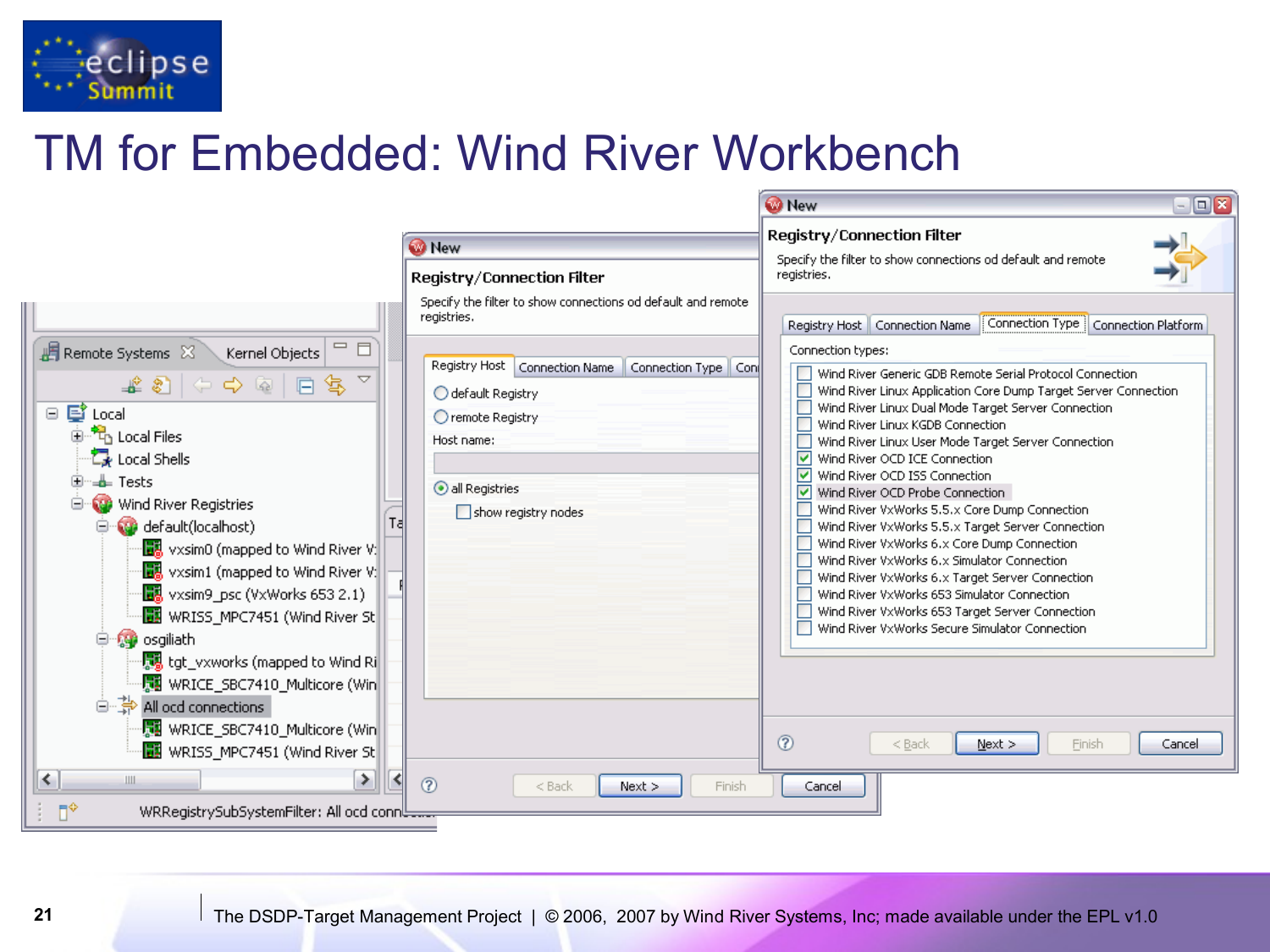

## Symbian phone browser



**22** The DSDP-Target Management Project | © 2006, 2007 by Wind River Systems, Inc; made available under the EPL v1.0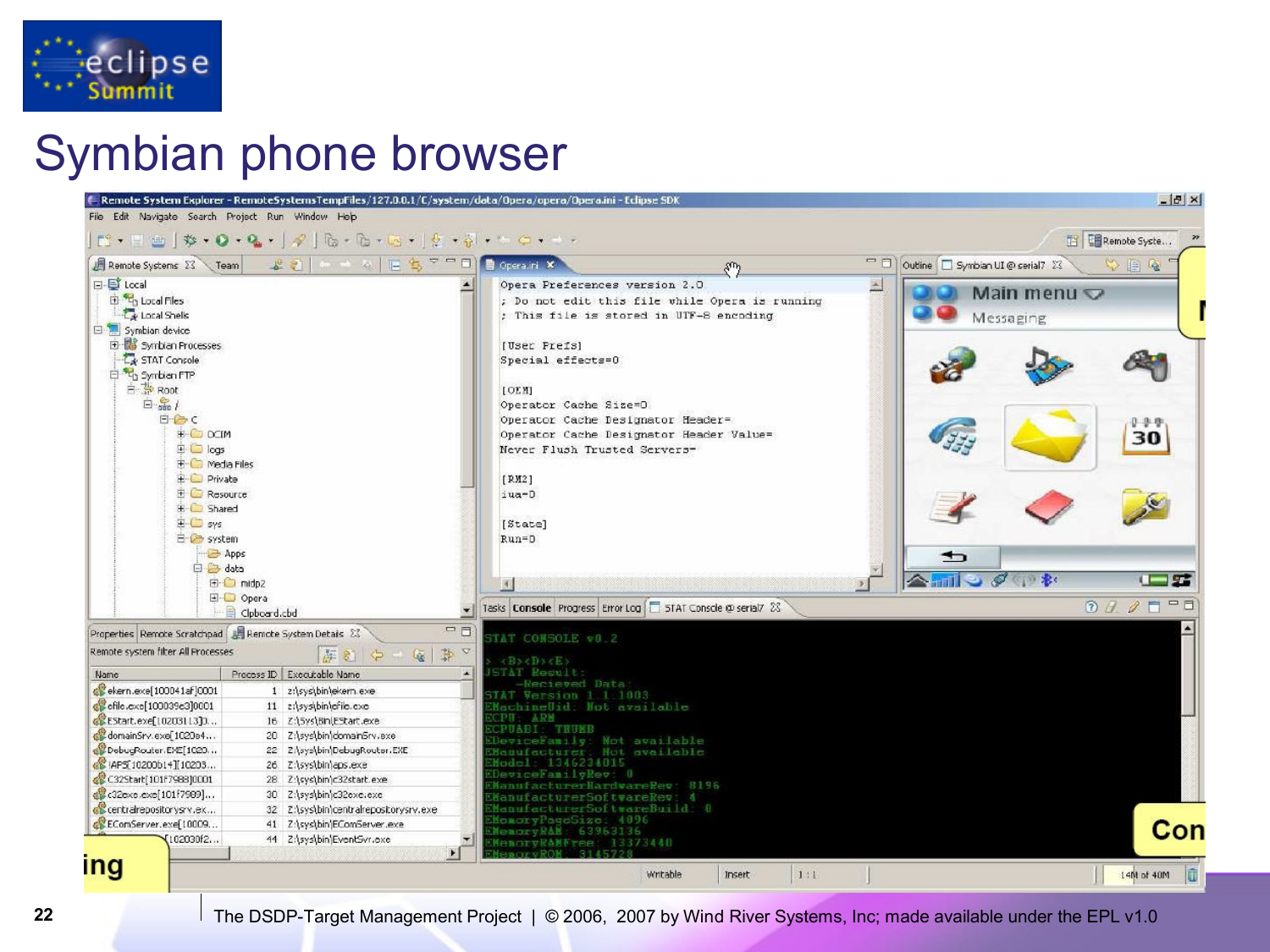

# TM for Enterprise: IBM WebSphere Developer

| <sup>©</sup> Remote System Explorer - INDENT2.RPGLE - IBM Rational Software Development Platform      |                                |                                                                                                |             |                |              |
|-------------------------------------------------------------------------------------------------------|--------------------------------|------------------------------------------------------------------------------------------------|-------------|----------------|--------------|
| File Edit Source Compile Navigate Search Project Run Window Help                                      |                                |                                                                                                |             |                |              |
| <b>5. 8 8 8 9 4 1 4 4 4 4 4 4 4 6 6 7 8 8 7</b> 8 9 7                                                 |                                |                                                                                                |             | E Remote Syste |              |
| $\Box$<br>Remote Systems X<br>Team                                                                    | INDENTFREE.RPGLE               | INDENT2, RPGLE 23                                                                              |             |                | $\Box$       |
| $\overline{\phantom{a}}$                                                                              | Line 70<br>Column 43           | Replace                                                                                        |             |                |              |
| 田…LLL <sup>2</sup> New Connection                                                                     |                                | CLONO1Factor1+++++++Opcode(E)+Extendee-factor2+++++++++++++++++++++++++++++                    |             |                |              |
| 中 <b>目</b> Local                                                                                      | 005800                         |                                                                                                |             |                |              |
| - ■ My System i Connection                                                                            | 005900                         | * MOD --PROGRAMMER-- MM/DD/YY -----------CHANGE-MADE--------                                   |             |                |              |
| 白 or and iSeries Objects                                                                              | 006000<br>* 001 X. Xxx         |                                                                                                |             |                |              |
| 由 2 Work with libraries                                                                               | 006100                         |                                                                                                |             |                |              |
| 由 Xi Work with objects                                                                                | 006200                         |                                                                                                |             |                |              |
| 由 26 Work with members                                                                                | 006300<br>006400               |                                                                                                |             |                |              |
| 由 2 Library list                                                                                      | 006500<br>* VAR $01 -$ DOU     |                                                                                                |             |                |              |
| मे <del>ं दे</del> ं User libraries                                                                   | 006600                         |                                                                                                |             |                |              |
| 白 ompare mbrs                                                                                         | 006700                         | DOU.                                                                                           | $a = b$     |                |              |
| 由 orpglesrc                                                                                           | 006800                         | DOU(m)                                                                                         | $a = b$     |                |              |
| indented members                                                                                      | 006900                         | $DOU$ $(r)$                                                                                    | $a = b$     |                |              |
| <sup>O</sup> n INDENT.rpgle                                                                           | 007000<br>C                    | DOU.                                                                                           | $a + b + c$ |                |              |
| <b>G</b> <sub>R</sub> INDENTFREE.rpgle<br><b>Ta INDENTMAX1.rpgle</b>                                  | 007100<br>c                    |                                                                                                |             |                |              |
| <b>O</b> n INDENTMAX2.rpgle                                                                           | 007200                         |                                                                                                | d + e + f   |                |              |
| <b>G</b> INDENT2.rpgle                                                                                | 007300                         | DOU<br>(m)                                                                                     | a * b       |                |              |
| <b>G</b> INDENTS.rpgle                                                                                | 007400<br>C                    |                                                                                                | e *d<br>$=$ |                |              |
| <b>G</b> INDENT6.rpgle                                                                                | ≺                              | $\blacksquare$                                                                                 |             |                | ≯            |
| "歐 iSeries Commands"<br>围                                                                             |                                |                                                                                                |             |                |              |
| 46 iSeries Jobs                                                                                       |                                |                                                                                                |             |                |              |
| 一日<br>$\blacksquare$ Properties $\boxtimes$<br>Remote Scratchpad                                      | Remote System Det 23           | iSeries Error List   Remote Shell   iSeries Table View   iSeries Commands…   Navigator   Tasks |             |                | 一日           |
| Remote system filter My active jobs<br>崇<br>$E \geq 0$<br>⇦<br>日常国▼<br>ھا<br>$\overline{\phantom{a}}$ |                                |                                                                                                |             |                |              |
| Value<br>Property                                                                                     | Name                           | User                                                                                           | Number      | Status         | Subsyst <    |
| Attribute<br>SRC.                                                                                     | <b>B</b> 145957/QUSER/QZRCSRVS | QUSER                                                                                          | 145957      | *ACTIVE        | <b>QUSRW</b> |
| INDENTMAX1<br>Name<br>$\mathbf{0}$ is a smaller set of $\mathbf{0}$ . The final set of<br>$\sim$      | 图 145974/QUSER/QJVACMDSRV      | QUSER                                                                                          | 145974      | *ACTIVE        | QUSRW        |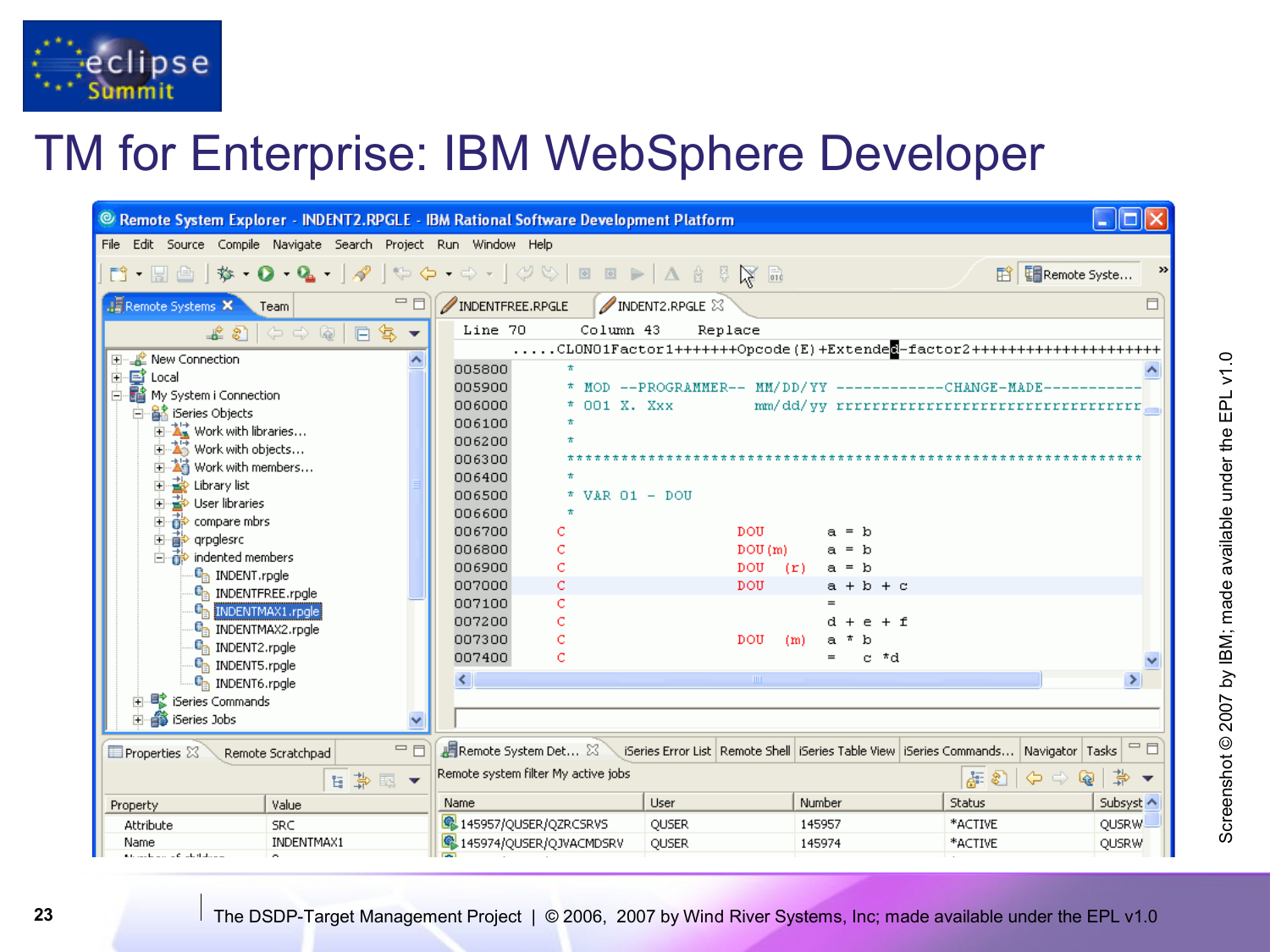

# Using RSE APIs (Example: Creating a Connection)

```
public void run() { 
 String hostName = "build.eclipse.org"; //$NON-NLS-1$
 ISystemRegistry registry = RSECorePlugin.getDefault().getSystemRegistry();
 ISystemProfile profile = registry.getSystemProfileManager()
     .getDefaultPrivateSystemProfile();
 IHost host = registry.getHost(profile, hostName);
if (host == null) {
     host = registry.createHost(
        "SSH Only", //System Type Name
         hostName, //Connection name
         hostName, //IP Address
         "Connection to Eclipse build site"); //description
 }
```
See the [EclipseCon 2007 TM Tutorial](http://www.eclipsecon.org/2007/index.php?page=sub/&id=3651) for more programming examples

**24** The DSDP-Target Management Project | © 2006, 2007 by Wind River Systems, Inc; made available under the EPL v1.0

}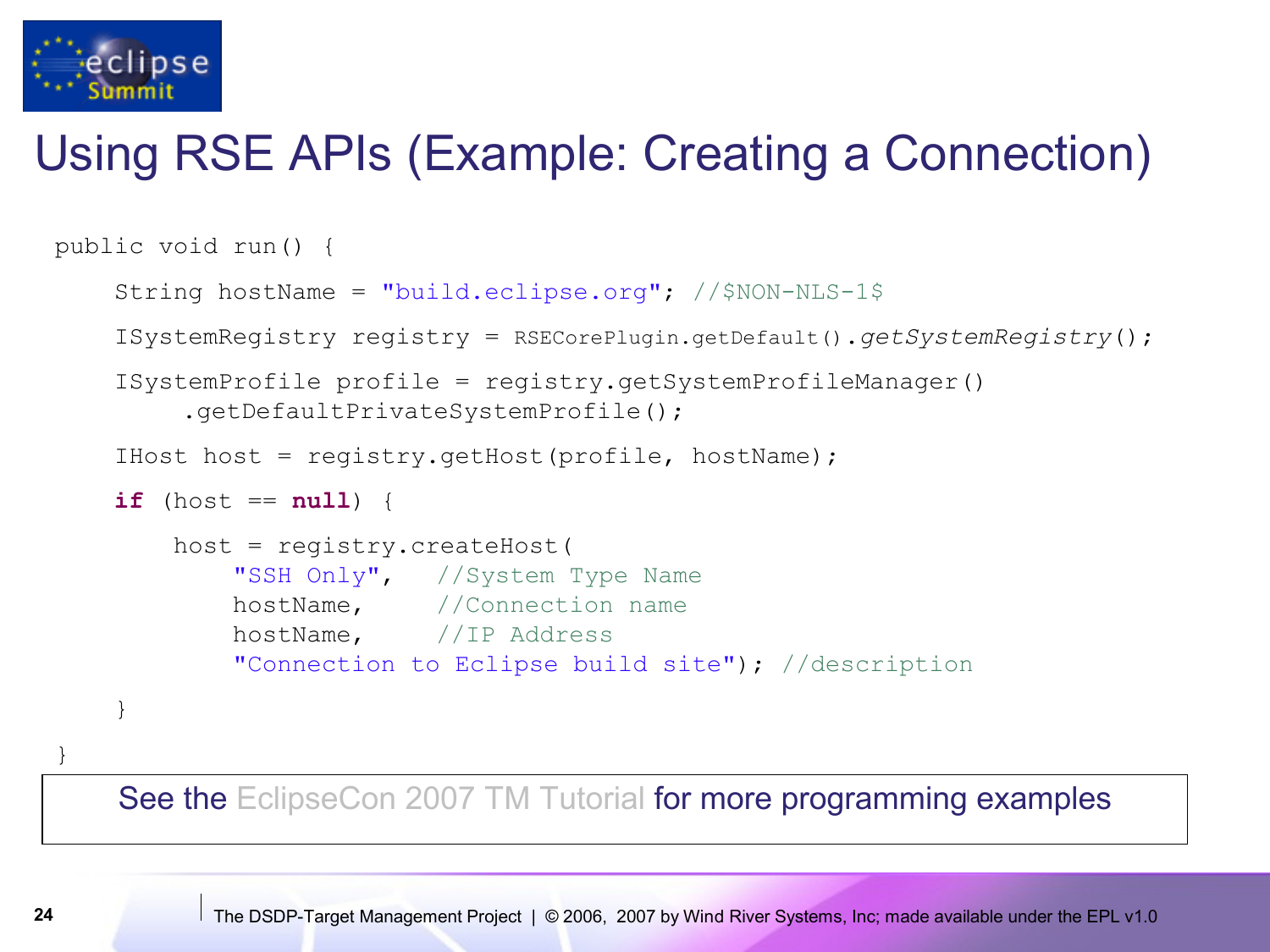

# RSE Tools for Remote Files **Model**



RSE brings some re-usable widgets that operate on the generic services and subsystems contributed (any kind of transport can be plugged in).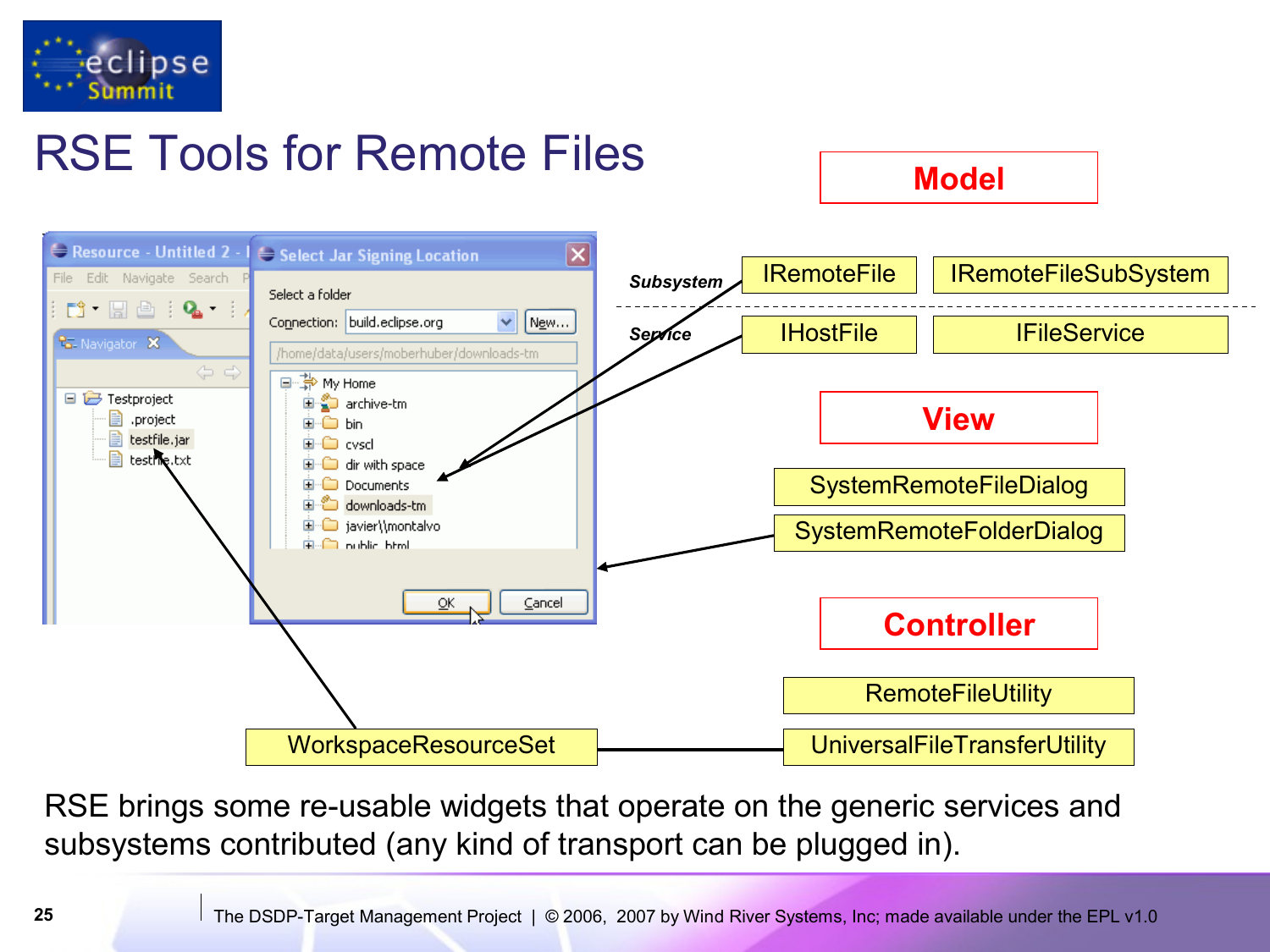

# Why are there Subsystem and Service layers?

- Originally, RSE just dealt with Subsystems
	- You can register just ANYTHING as a Subsystem.
- It turned out, that some **Subsystems should be used with multiple protocols** (e.g. files-via-dstore, files-via-ssh, files-via-ftp)
	- The Service Layer allows to replace the protocol
	- UI code, filters, widgets etc. are re-used from the Subsystem
- The Subsystem is the client-facing side (filters, dialogs, …) although it has both a non-UI layer and a UI layer (via Adapters).
- The Service is always non-UI. It's for programmers.
- For your own subsystem, you can but don't have to do a Service.

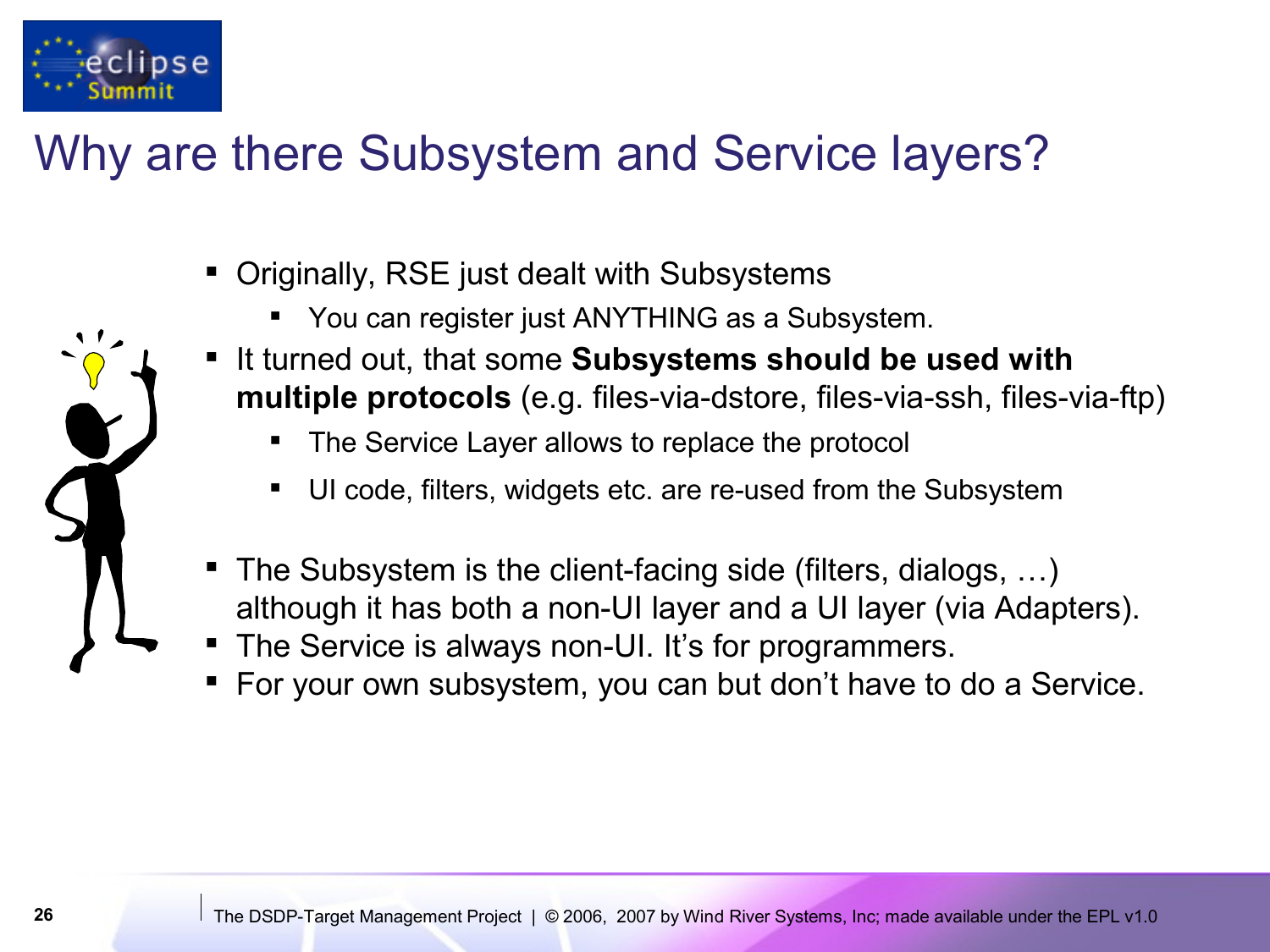

# Extension Points

- **RSE** 
	- Adding custom system types / wizards
	- Adding custom services / subsystems / filters
	- Adding custom actions
	- Customizing Persistence
- **Terminal** 
	- Adding custom connectors
	- More API work to be done for 3.0 lots of good suggestions
- **Service Discovery** 
	- Adding custom protocols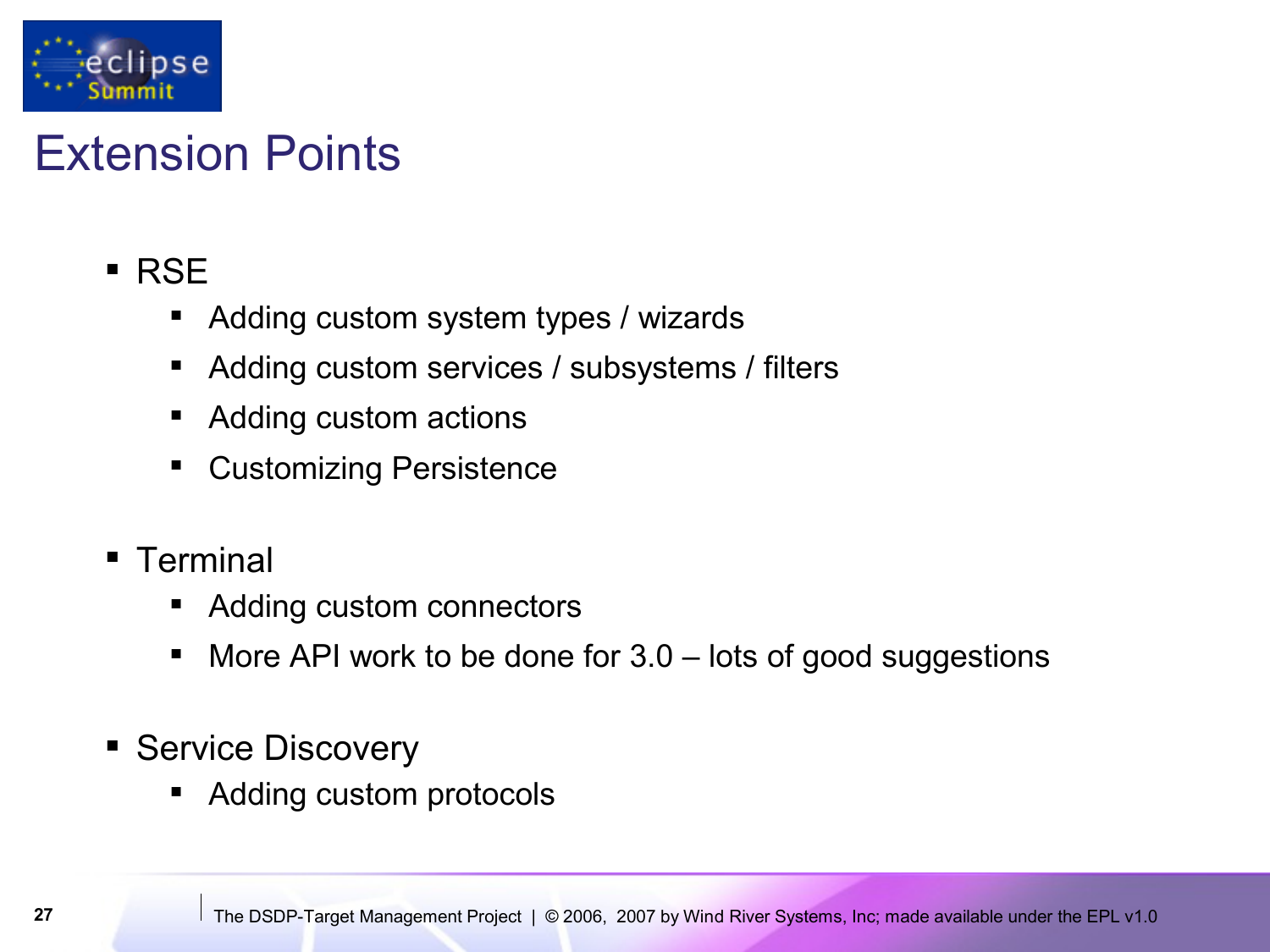

# RSE: Custom Service for Existing Subsystem

- Goal: Add a new protocol (WebDAV) for using the RSE Remote File Browser on it. Works exactly the same for other protocols
- Tasks:
	- Have a generic **Service** for WebDAV (independent of RSE). Write an IFileService wrapper for it, using IHostFile objects as model.
	- Register the **subsystemConfigurations** extension point. Re-use FileServiceSubsystem, but adding the plumbing for an FTP ConnectorService.
	- Write an WebDAVFileAdapter, and register an AdapterFactory for it in the Activator.
- **That's simple, because IFileService is simple!**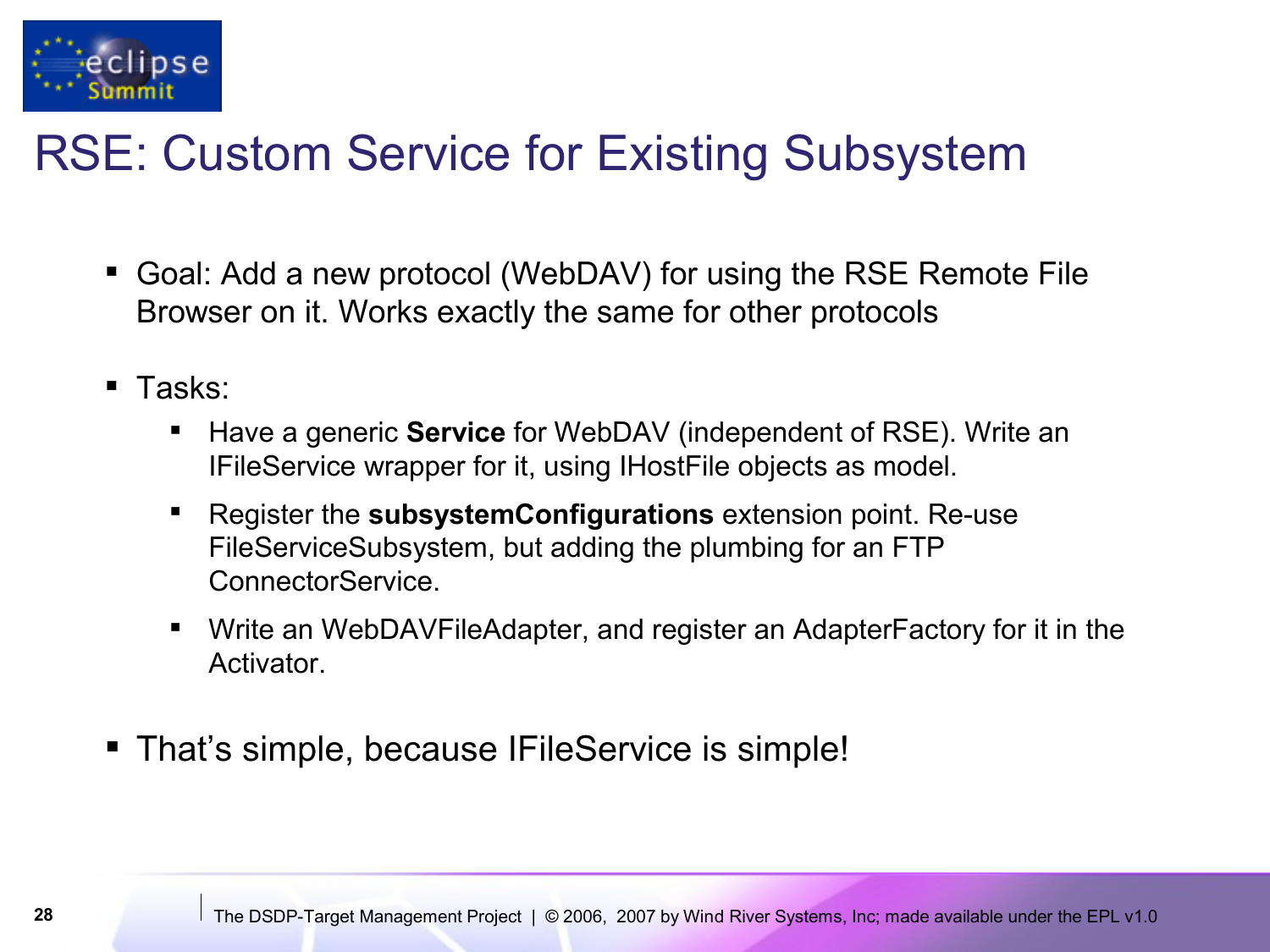

# RSE: Fully Custom Subsystem



**View**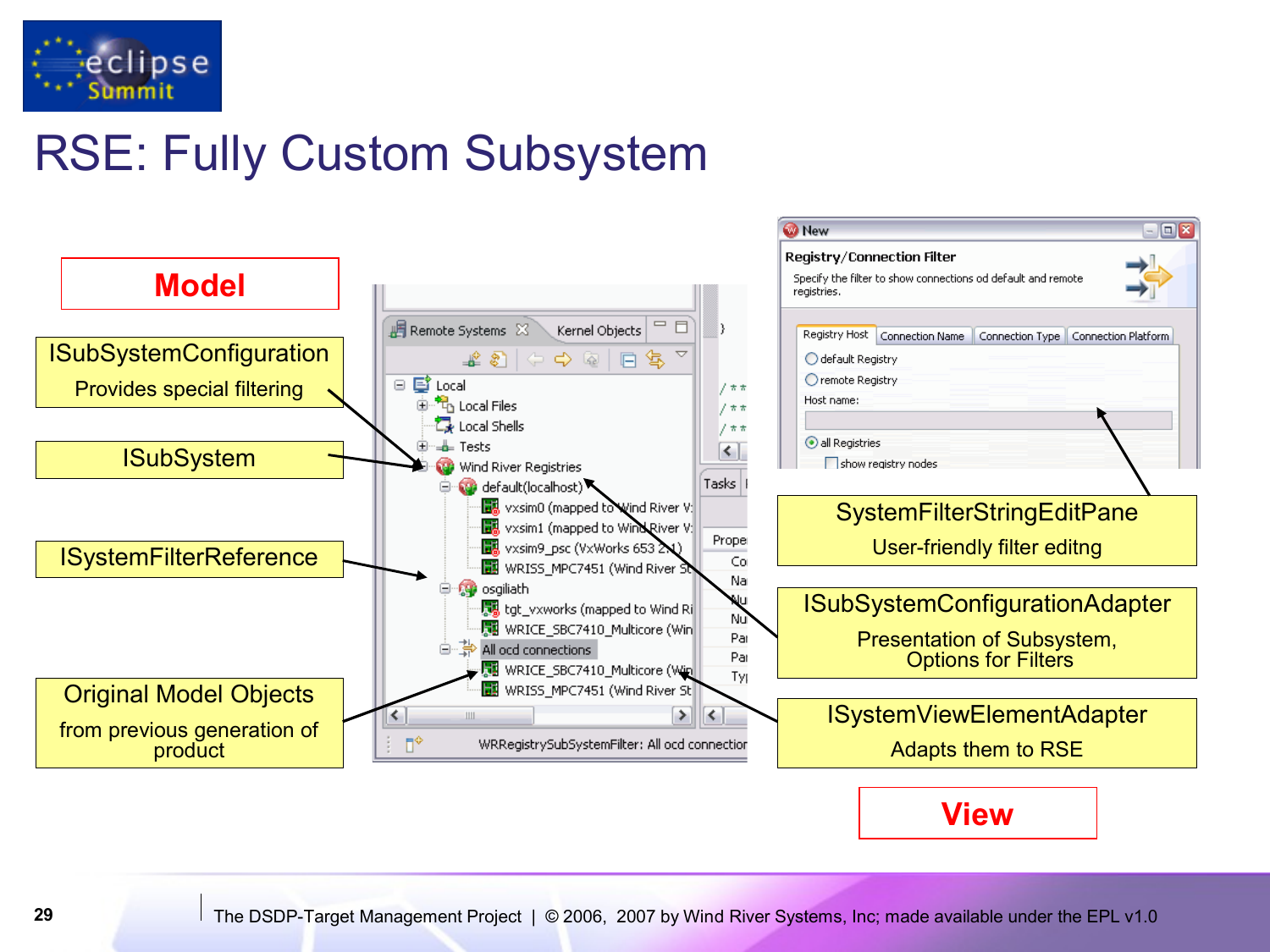

# TM Future Planning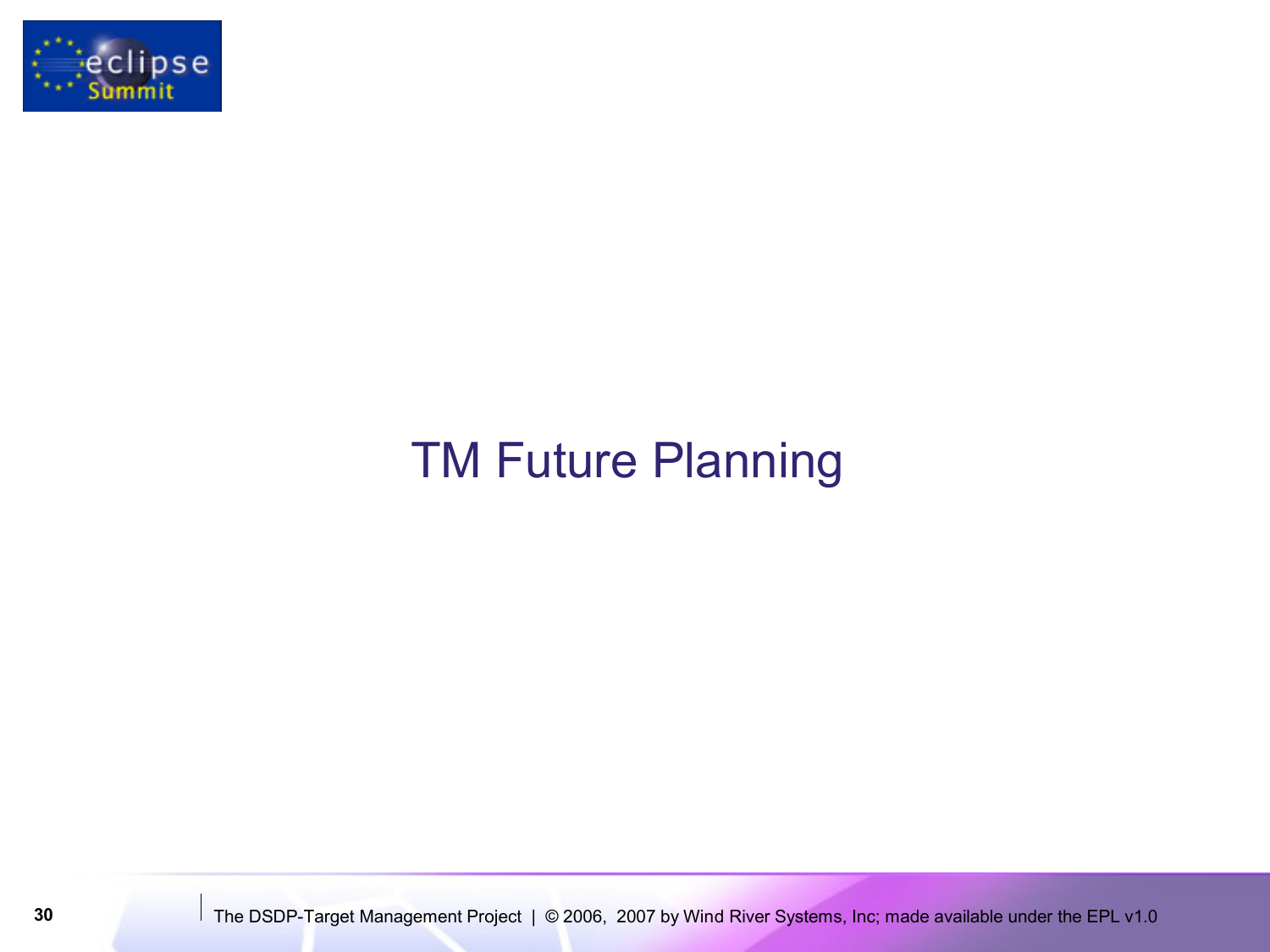

#### TM 3.0 Plans

- Going to join the Ganymede release train
	- TM 3.0 release in June 08 will contain some API changes
- A preliminary collection of potential plan items has been collected on the Wiki at [http://wiki.eclipse.org/index.php/TM\\_Future\\_Planning](https://bugs.eclipse.org/bugs/show_bug.cgi?id=196176)
	- **Quality** Reduce bug backlog, improve performance, API cleanup & hardening
	- **Scaling Down** Further UI/Non-UI splitting, componentization, becoming more RCP-aware and applicable for headless
	- **Migration** and Import/Export of connections (Persistence)
	- **If Improved Remote CDT Integration**
	- **Target Connection Framework (TCF)**
	- Further collaboration with other Eclipse projects **needs YOU!**
		- Google SoC WebDAV; Platform/Team Synchronization
		- TPTP; ECF; EFS improvements
		- SWT deferred download on drag&drop (bug 196176)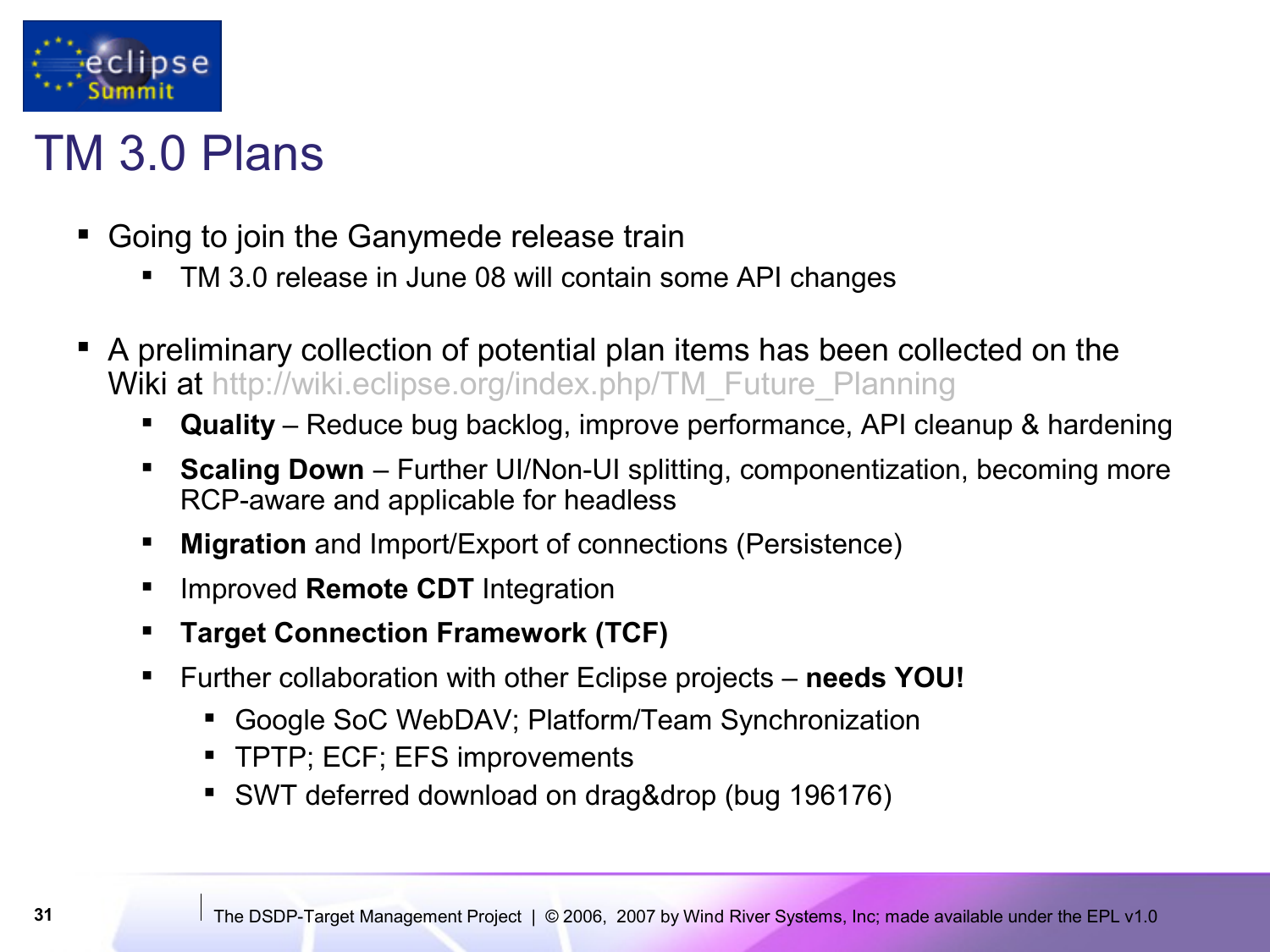

# Target Communication Framework (TCF)

- Today almost every device software development tool on the market has its own method of communication with target system.
	- Individual setup for each communication method
	- Especially awkward for multi-core (different tool for each core)
- The goal is a single protocol used to communicate between all tools and targets, supporting auto-discovery, multiplexing and tunneling
	- Transport protocol agnostic
	- Single point of configuration, single link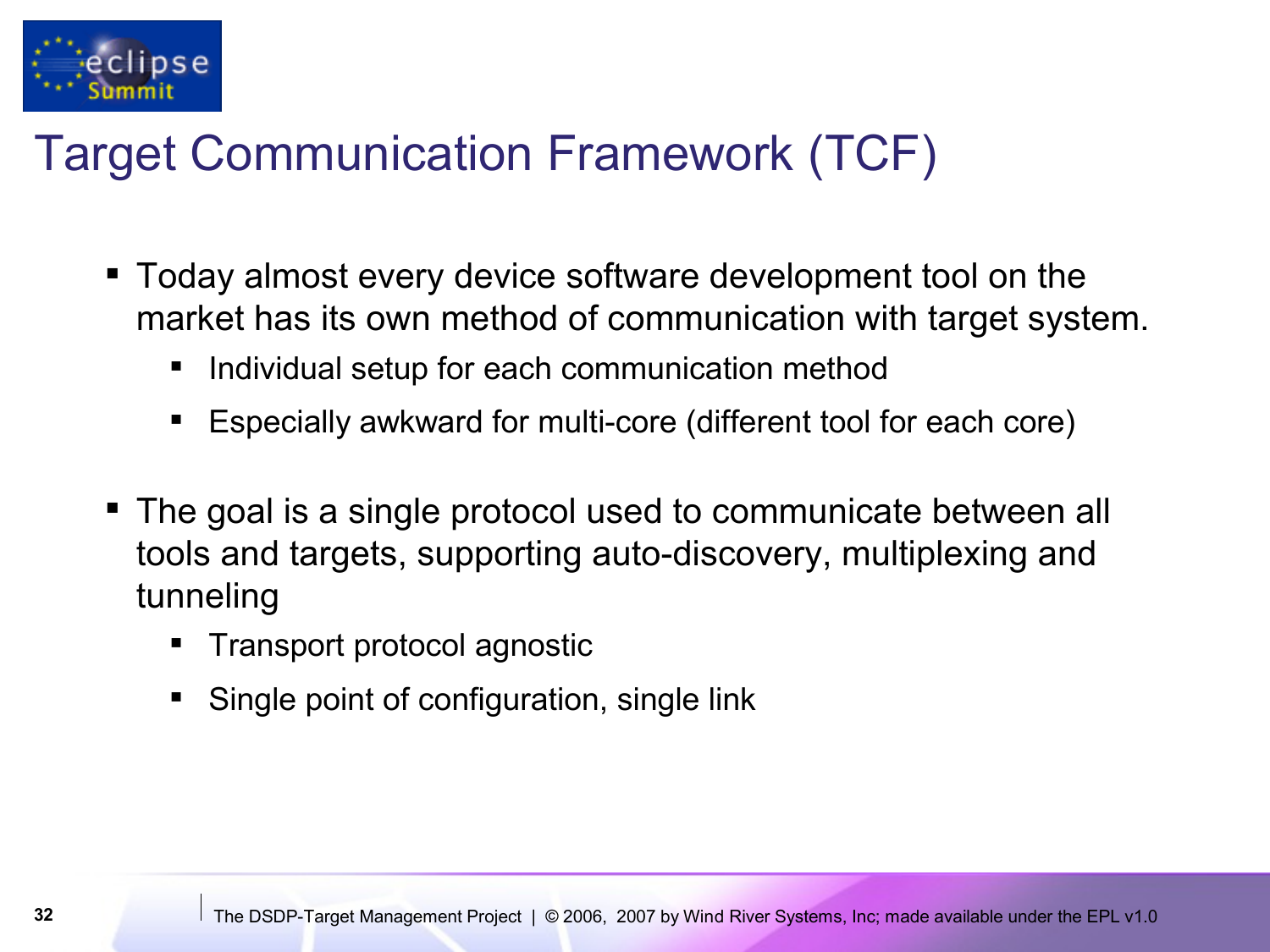

# TCF: Example of Existing Architectures

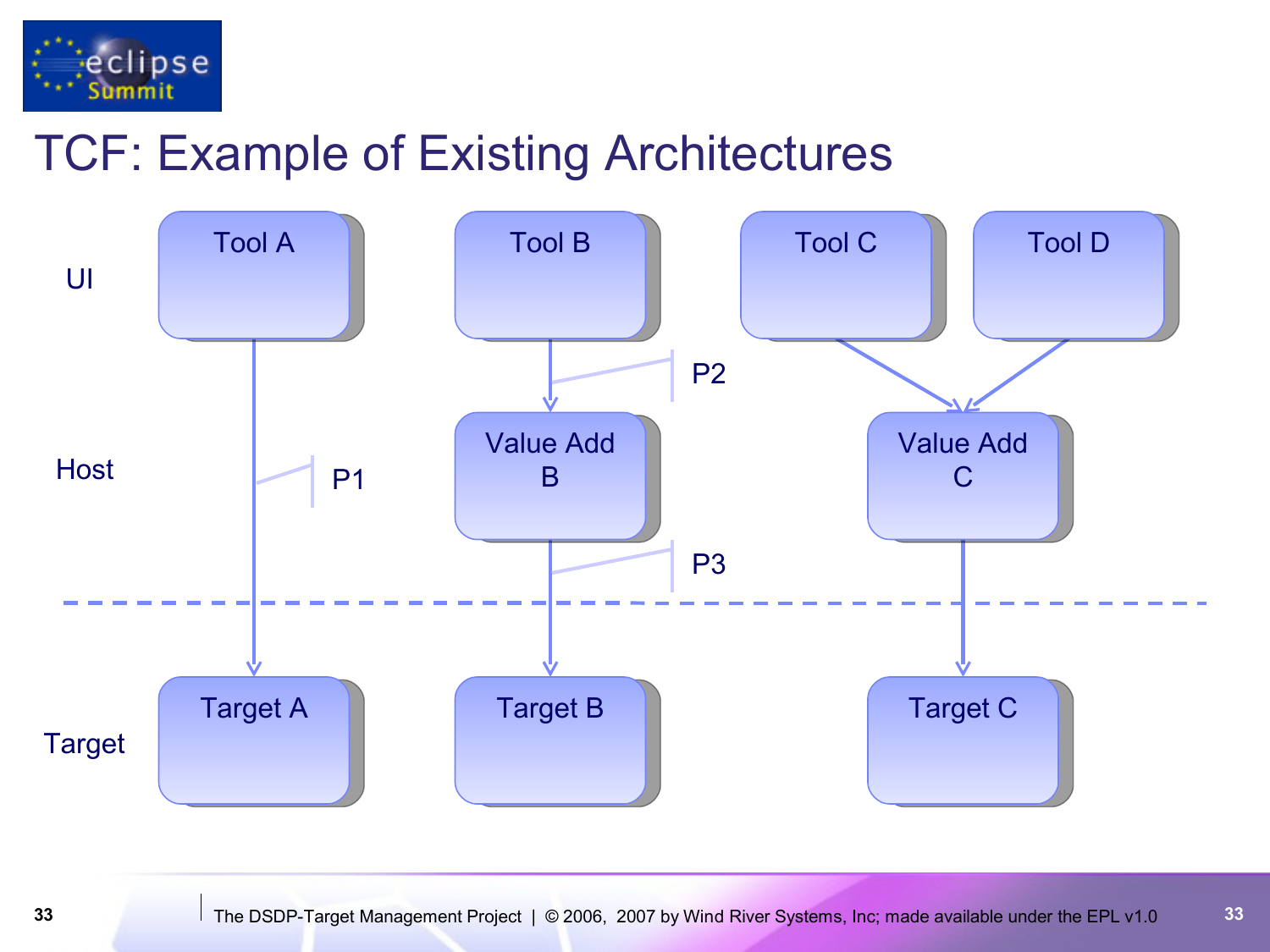

#### TCF: Vision

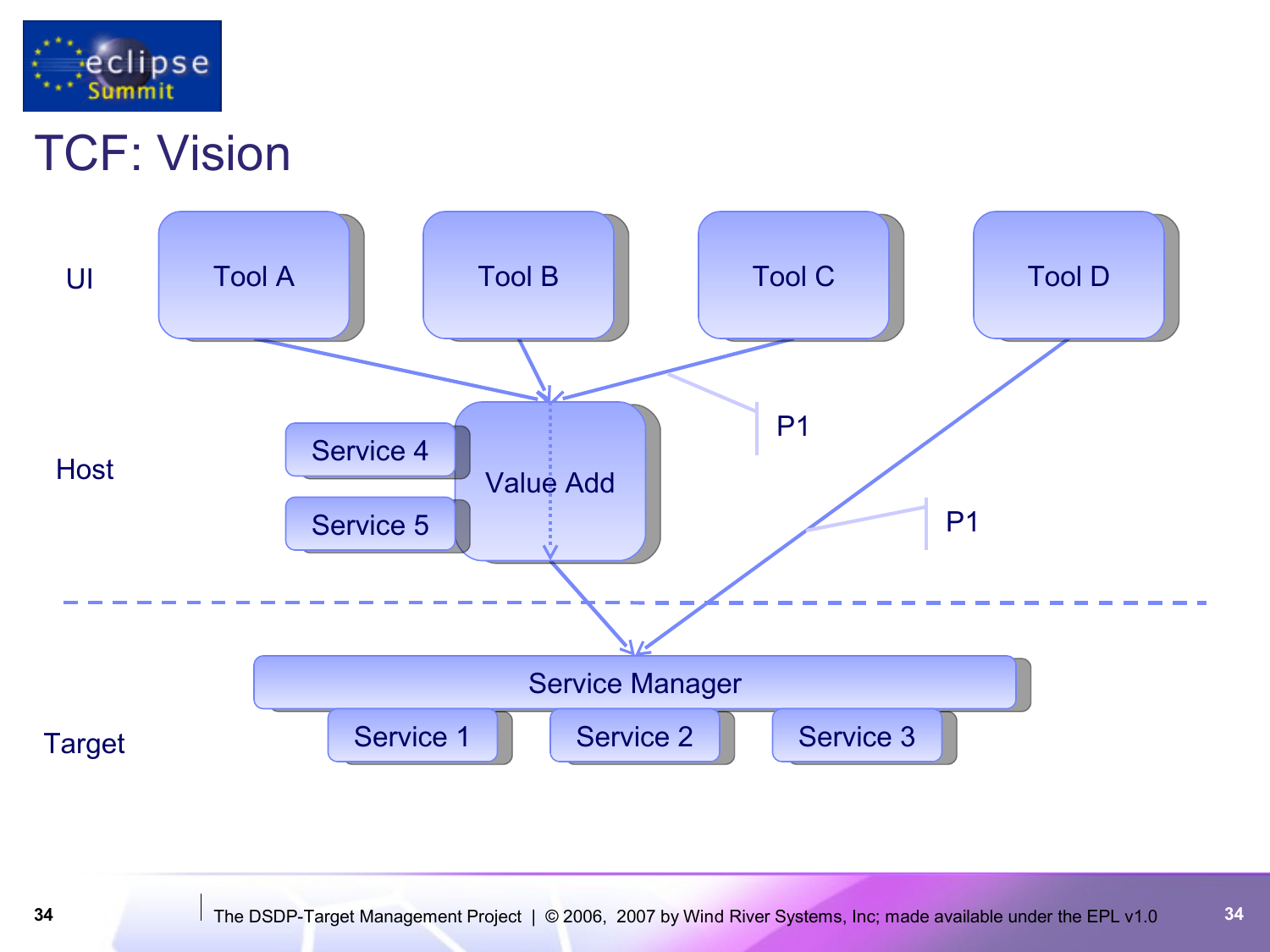

# TCF Lightweight Open Agent

- TCF is mostly about the Protocol
- But there is a lightweight plain C extendable agent, with some sample implementations:
	- Linux ptrace basic debugging
	- Linux remote file service (integrated with RSE)
	- Linux remote process service (integrated with RSE)

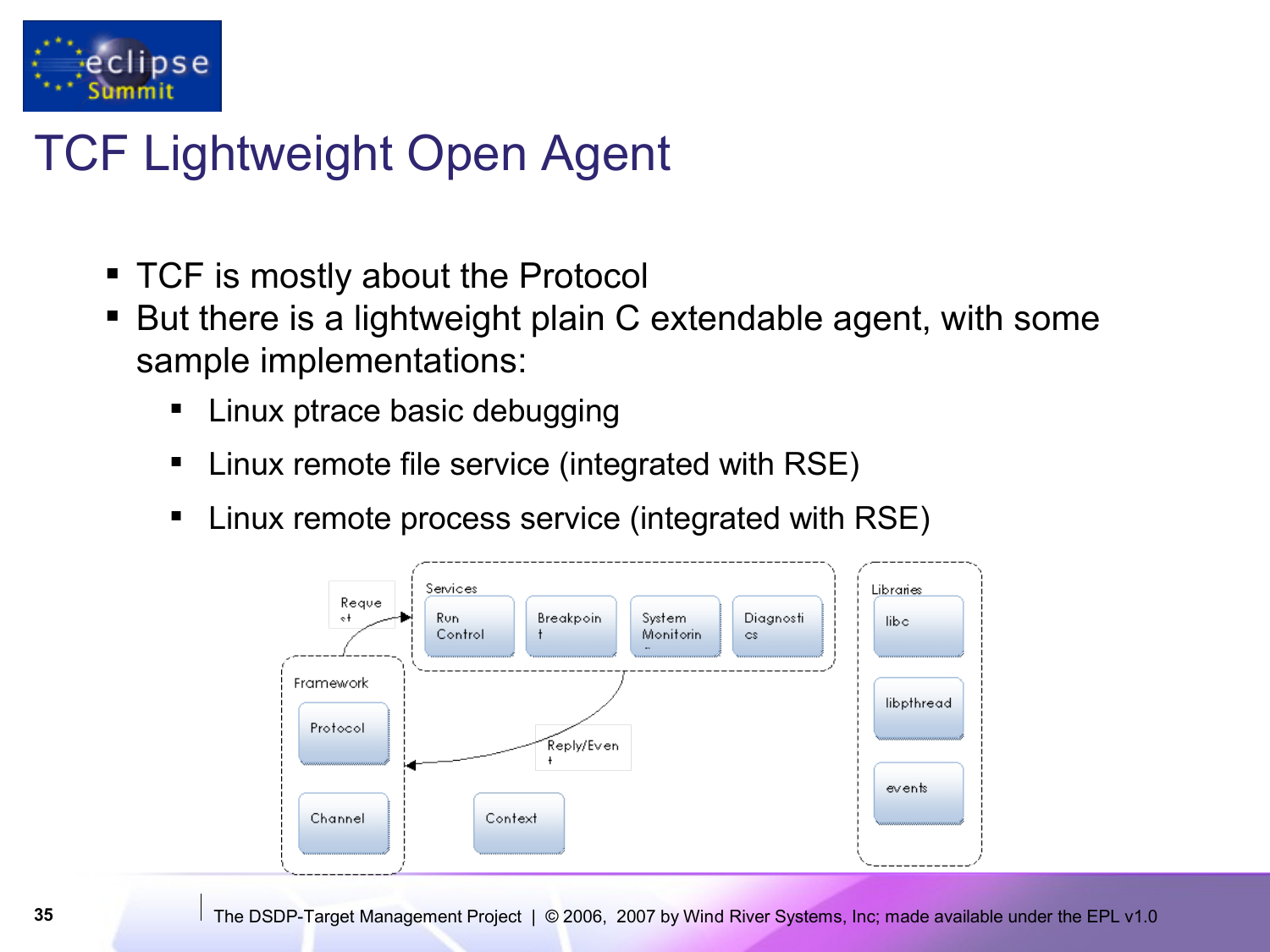

#### Mission, Goals and Future

- **TM Mission:** *Create data models and frameworks to configure and manage remote systems, their connections, and their services.*
- **TM Vision:** *To be the Eclipse "Explorer of Network Neighborhood", supporting interactive discovery and drill-down to remote services, and passing context info to higher-level components.*
- **Ideas being discussed (Bugzilla Items)**
	- Abstract Descriptions of Remote Systems and Services (for Search, integration with project and build); with DD-SPIRIT / IP-XACT group
	- Dynamic addition of Services, further improved Auto-Discovery
	- Multi-core / Multi-target support through connection groups
	- Adapters for Target access control (shared board labs)
	- **Component-Based Launching (CBL)**
- **See the TM Wiki, and the TM Use Cases Document** http://www.eclipse.org/dsdp/tm/doc/DSDPTM Use Cases v1.1c.pdf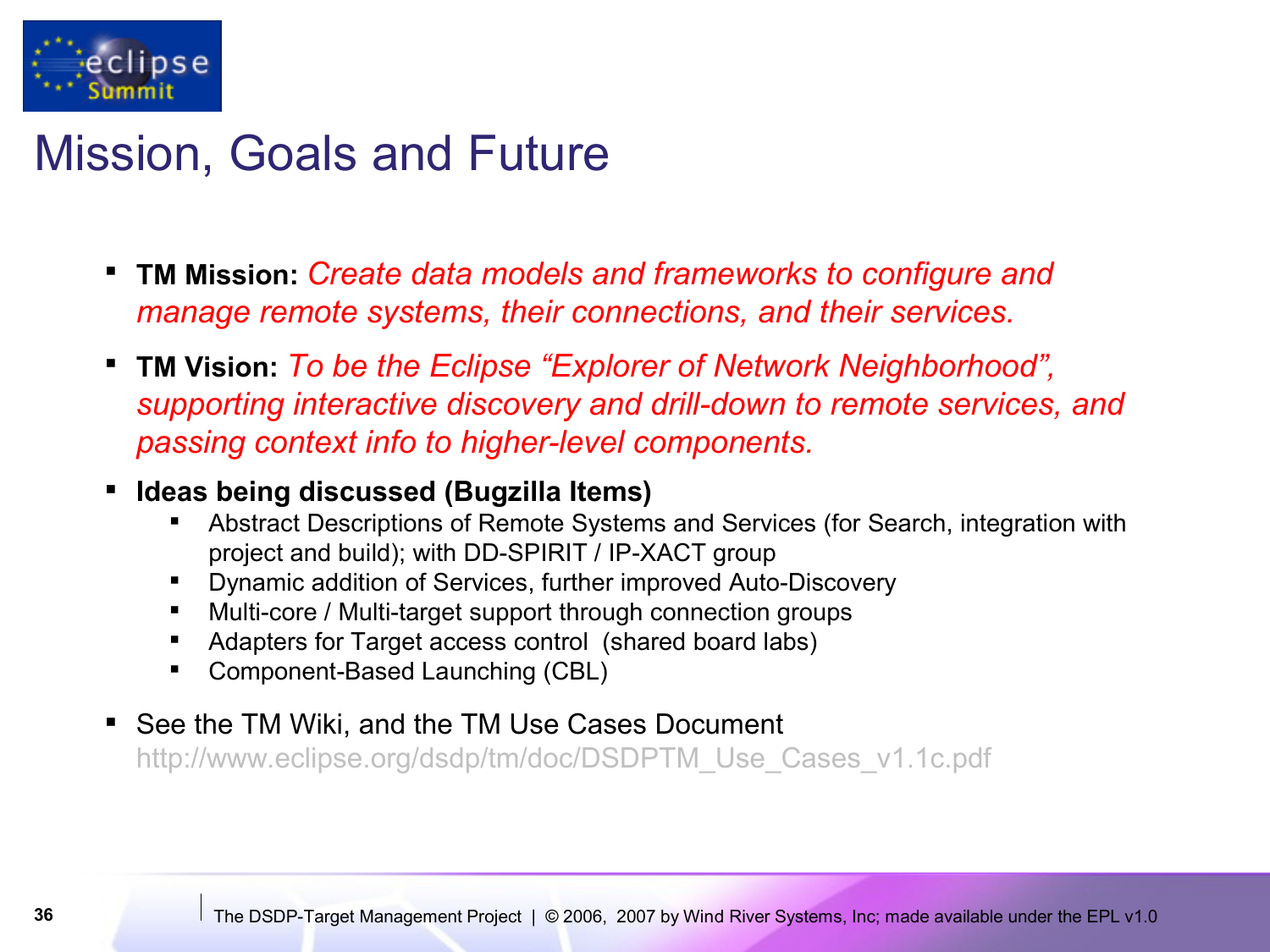

#### DSDP: Device Software Development Platform

Goal: Develop framework and exemplary tools for device software development .

| "Traditional" Software Dev.               | Device Software Dev.                                 |
|-------------------------------------------|------------------------------------------------------|
| Local (changing!)                         | Remote                                               |
| Hardware abstraction through<br><b>OS</b> | Custom hardware (DSP, Multi-core,<br>$FPGA, \ldots)$ |
| Standards based                           | Many vendors – many connection<br>schemes            |
|                                           | Managed targets / access restrictions                |
|                                           | Secure tunnels for deployed targets                  |

Device Software Vendors want to plug-in solutions for their specific area of expertise  $\rightarrow$  need a highly modular, pluggable framework for connectivity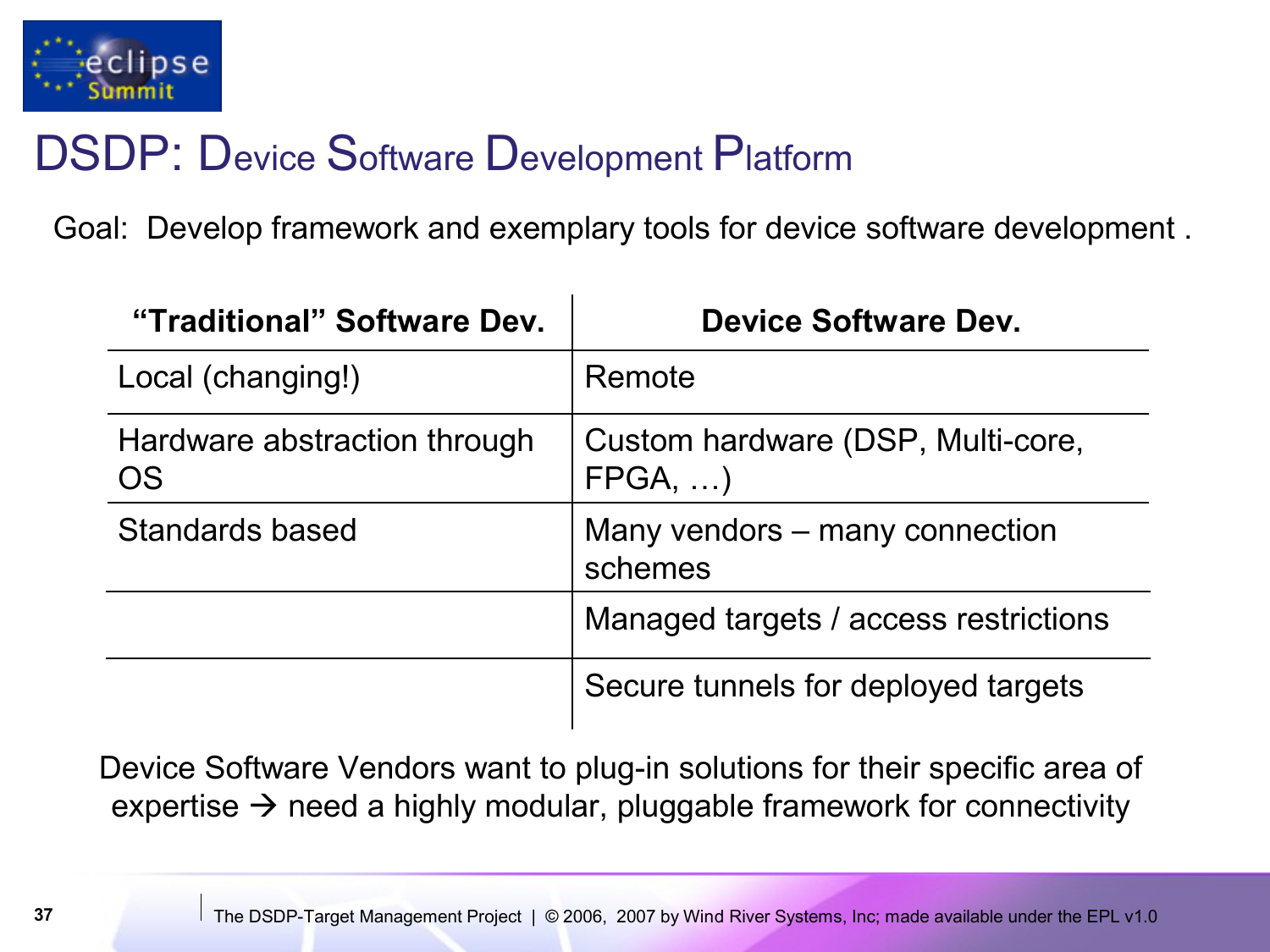

# TM Mission in Detail

- Target Management Project
	- creates **data models** and **frameworks**
		- Abstraction of remote system properties
		- Meta-framework for services to plug in and discover
	- to **configure** and **manage**
		- Targets, processors, cores, scan chains, processes, threads
		- Configuration information of deployed systems, Kernel version etc.
		- **Board labs, access restrictions, credentials**
	- **their connections.** 
		- TCP, UDP, Serial, various agents, ICE boxes, ...
		- **Tunnelling to deployed targets**
	- and their **services**.
		- Download, run, debug, query information, reset, FLASH utility, ...
		- UI for configuring services, and UI-less delegate for execution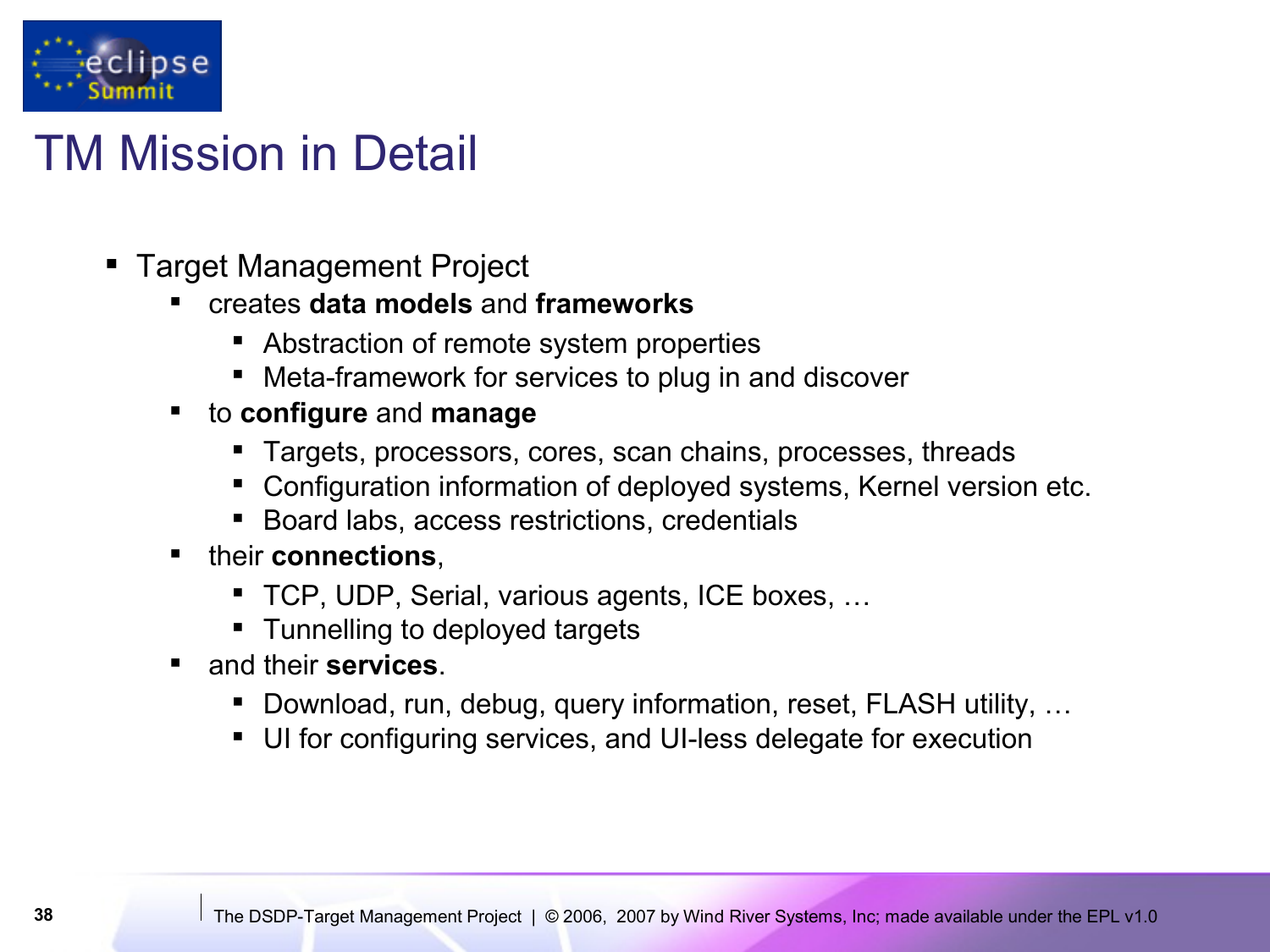

## TM: Service-based approach

Typical services to be provided include

- OS-Aware Services
	- Remote File System (Plus mappings for cross-mounted file systems)
	- Remote Process Explorer (Query target info, Kernel Objects more abstraction)
	- Kernel Module Downloads
- Services that do not necessarily need an OS
	- Remote Console (Serial, TCP/IP, …)
	- Reset / Reboot (Start and Stop Cores)
	- RAM download of arbitrary images (e.g. via JTAG)
	- **FLASH utility**
	- Debugger Launcher
- Services provide "scriptable actions"  $\rightarrow$  Component Based Launching
	- Need pluggable services to be contributed by vendors
	- Want to **autodetect services** as much as possible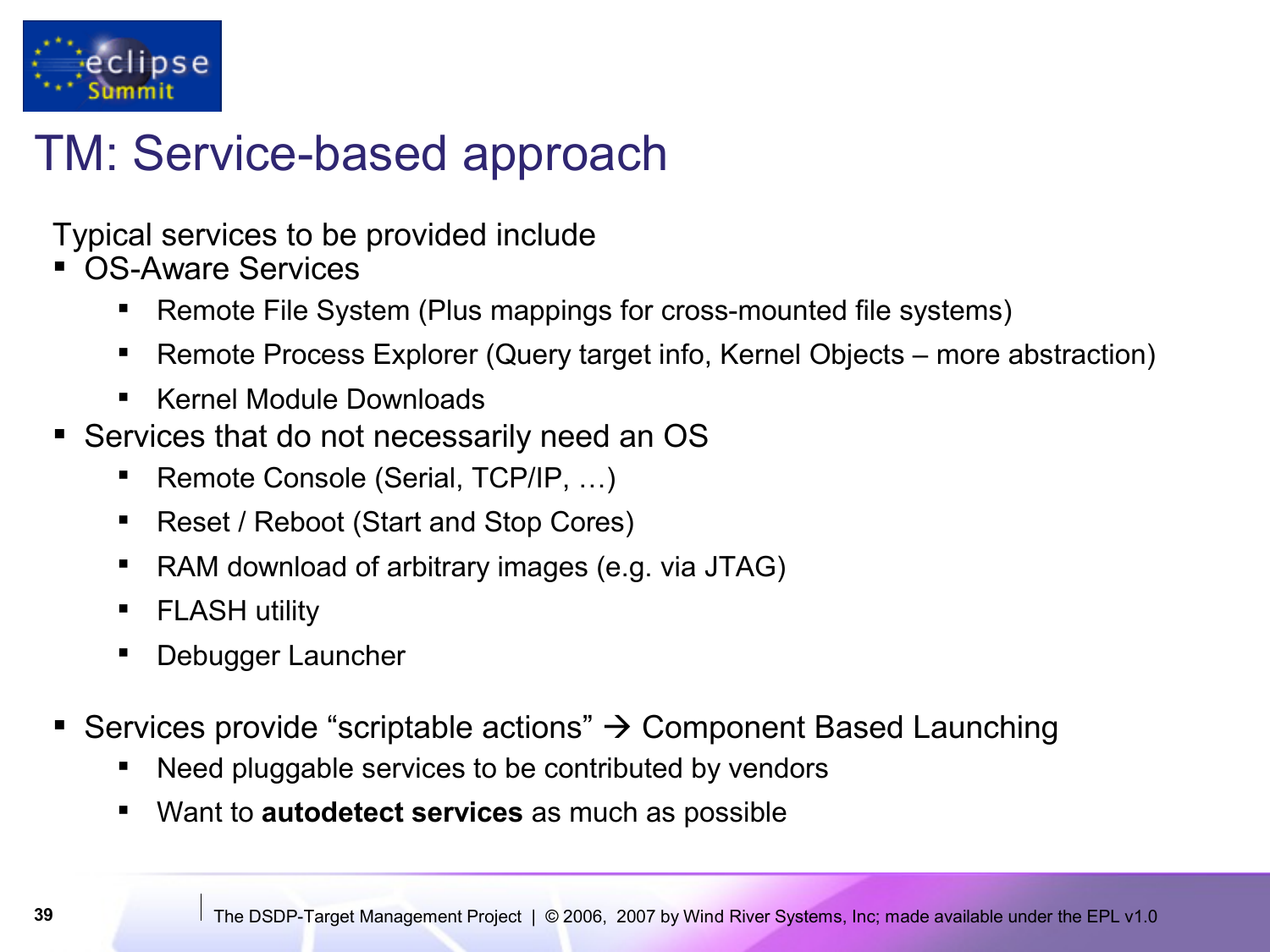

#### Eclipse as the Integration Platform

- Today, embedded software vendors choose Eclipse because it's a nice toolkit for their own stuff.
- Tomorrow, we can work on Open Standards and Integrations
	- Select board A from vendor B
	- $\blacksquare$  Have the build system automatically choose the compiler (from vendor X)
	- $\blacksquare$  Have the debugger automatically choose the ICE setup (from vendor Y)
	- Have TOS awareness automatically configured (from vendor Z)
- For Open Standards we need to collaborate it's YOUR opportunity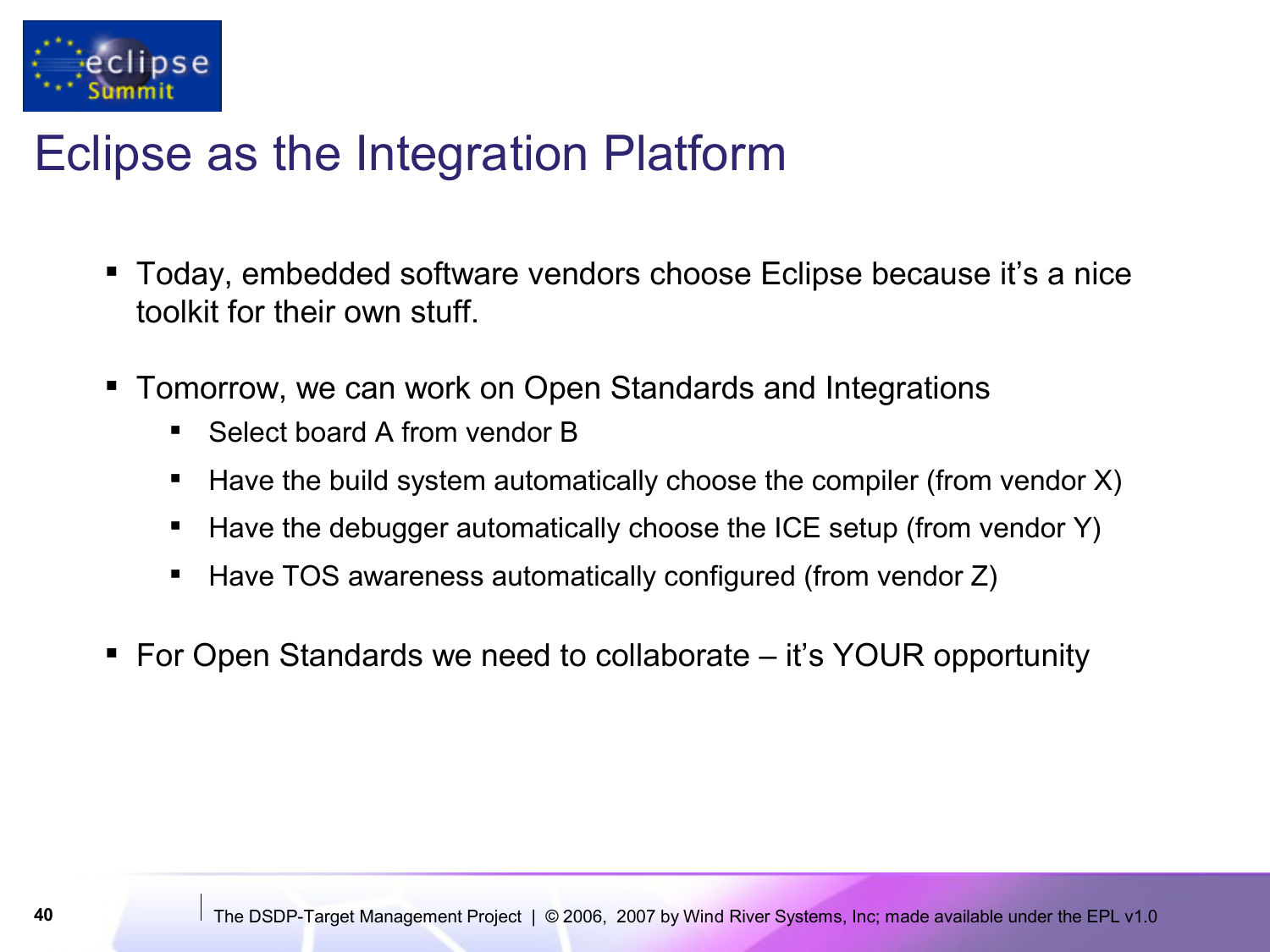

# Remote Development, where are you going?

- Embedded (DSDP) typically does cross development
	- Local workspace (files) and compile
	- Run and debug with a lightweight remote agent
- Remote Development needs similar tools (remote file, remote shell access) but has different focus and requirements
	- Remote workspace (files) and compile
	- Run and debug with a heavyweight remote runtime / debugger
	- Remote parsing
- We came together because there is much overlap; but there are also discussions about a separate Eclipse Project for "remote development"